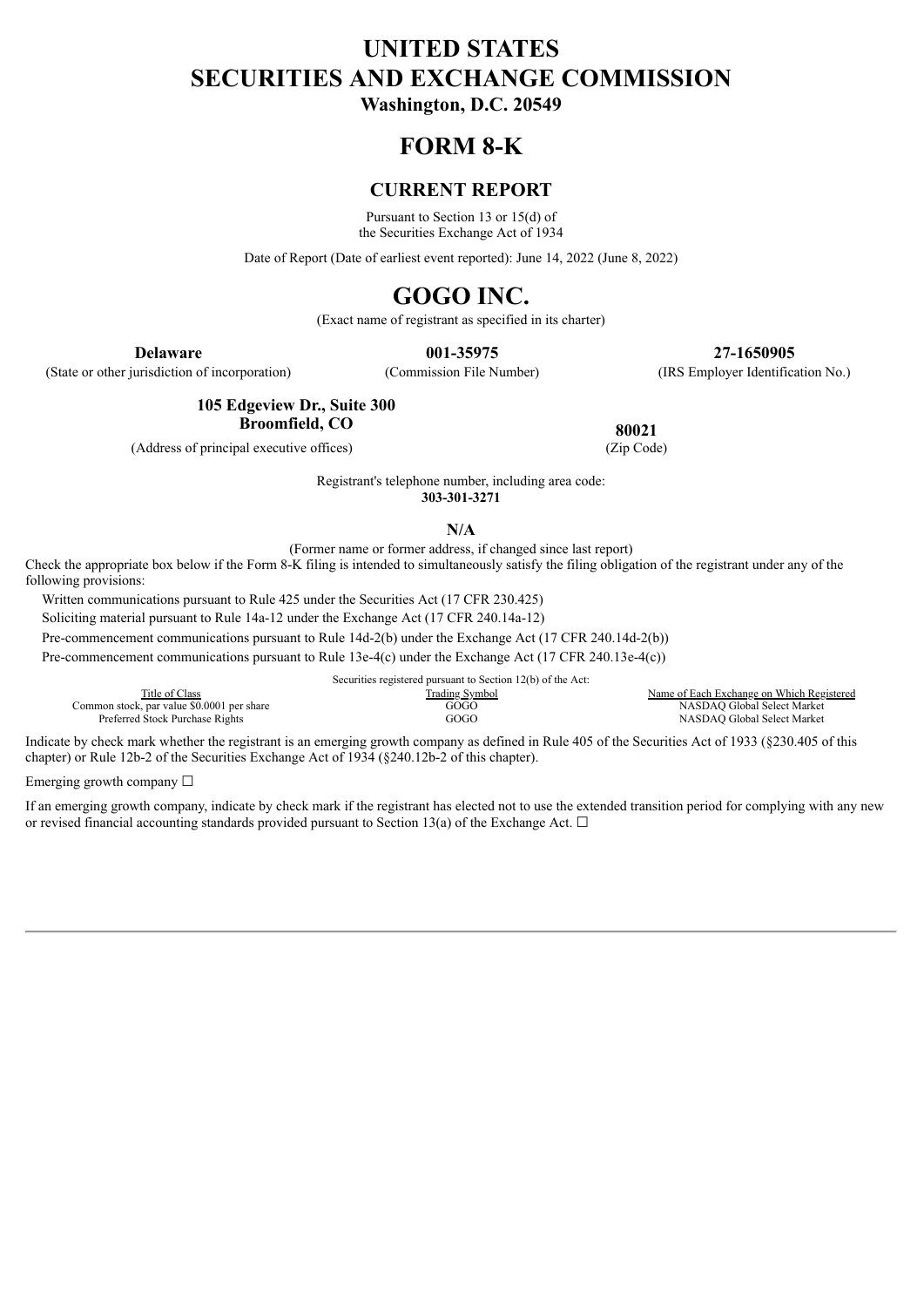#### **Item 1.01. Entry into a Material Definitive Agreement.**

On May 22, 2022, Gogo Business Aviation LLC ("Gogo BA"), a wholly owned subsidiary of Gogo Inc. (the "Company"), announced that it will launch the first global broadband service in business aviation using an electronically steered antenna and a low earth orbit ("LEO") satellite network. On June 8, 2022, Gogo BA and Hughes Network Systems, LLC ("Hughes") entered into a supply and product support agreement, dated as of June 6, 2022 (the "SPSA"), providing for Gogo BA's purchase from Hughes of airborne antennas for use on a LEO satellite network, and the performance by Hughes of services related thereto. Under the SPSA, Gogo BA commits to purchase, over a seven-year period that will begin on completion of a project milestone currently expected to occur at the end of 2024, antennas with an estimated aggregate purchase price of approximately \$170 million. During that seven-year period, Hughes may not sell substantially similar equipment to other purchasers in Gogo BA's primary target market. The SPSA will remain in effect for a period of ten years, followed by automatic renewal for additional one-year periods unless earlier terminated by either party upon ninety days' notice to the other party.

The Company believes that its global broadband initiative will significantly accelerate its revenue and free cash flow after launch, which is currently expected to occur in 2025, and generate a very high return on capital relative to the Company's other capital allocation priorities.

The description of the SPSA contained herein does not purport to be complete and is qualified in its entirety by reference to the full text of the SPSA, a copy of which is filed as Exhibit 10.1 to this Current Report on Form 8-K and is incorporated in this Item 1.01 by reference.

#### **Forward-Looking Statements**

Certain disclosures in this report include forward-looking statements within the meaning of the Private Securities Litigation Reform Act of 1995. These forward-looking statements include, without limitation, statements regarding the Company's business outlook, industry, business strategy, plans, goals and expectations concerning the Company's market position, international expansion, future technologies, future operations, margins, profitability, future efficiencies, capital expenditures, liquidity and capital resources and other financial and operating information. When used in this discussion, the words "anticipate," "assume," "believe," "budget," "continue," "could," "estimate," "expect," "intend," "may," "plan," "potential," "predict," "project," "should," "will," "future and the negative of these or similar terms and phrases are intended to identify forward-looking statements in this *report.*

Forward-looking statements reflect the Company's current expectations regarding future events, results or outcomes. These expectations may or may not be realized. Although the Company believes the expectations reflected in the forward-looking statements are reasonable, the Company can give you no assurance these expectations will prove to have been correct. Some of these expectations may be based upon assumptions, data or judgments that prove to be incorrect. Actual events, results and outcomes may differ materially from the Company's expectations due to a variety of known and unknown risks, uncertainties and other factors. Although it is not possible to identify all of these risks and factors, they include, among others, our ability to effectively *evaluate and pursue strategic opportunities.*

Additional information concerning these and other factors can be found under the caption "Risk Factors" in the Company's Annual Report on Form 10-C as filed with the Securities and Exchange Commission (the "SEC") on March 3, 2022, and in the Company's Quarterly Report on Form 10-Q as filed *with the SEC on May 5, 2022.*

Any one of these factors or a combination of these factors could materially affect the Company's financial condition or future results of operations and could influence whether any forward-looking statements contained in this report ultimately prove to be accurate. The Company's forward-looking statements are not guarantees of future performance, and you should not place undue reliance on them. All forward-looking statements speak only as of the date made and the Company undertakes no obligation to update or revise publicly any forward-looking statements, whether as a result of new information, *future events or otherwise.*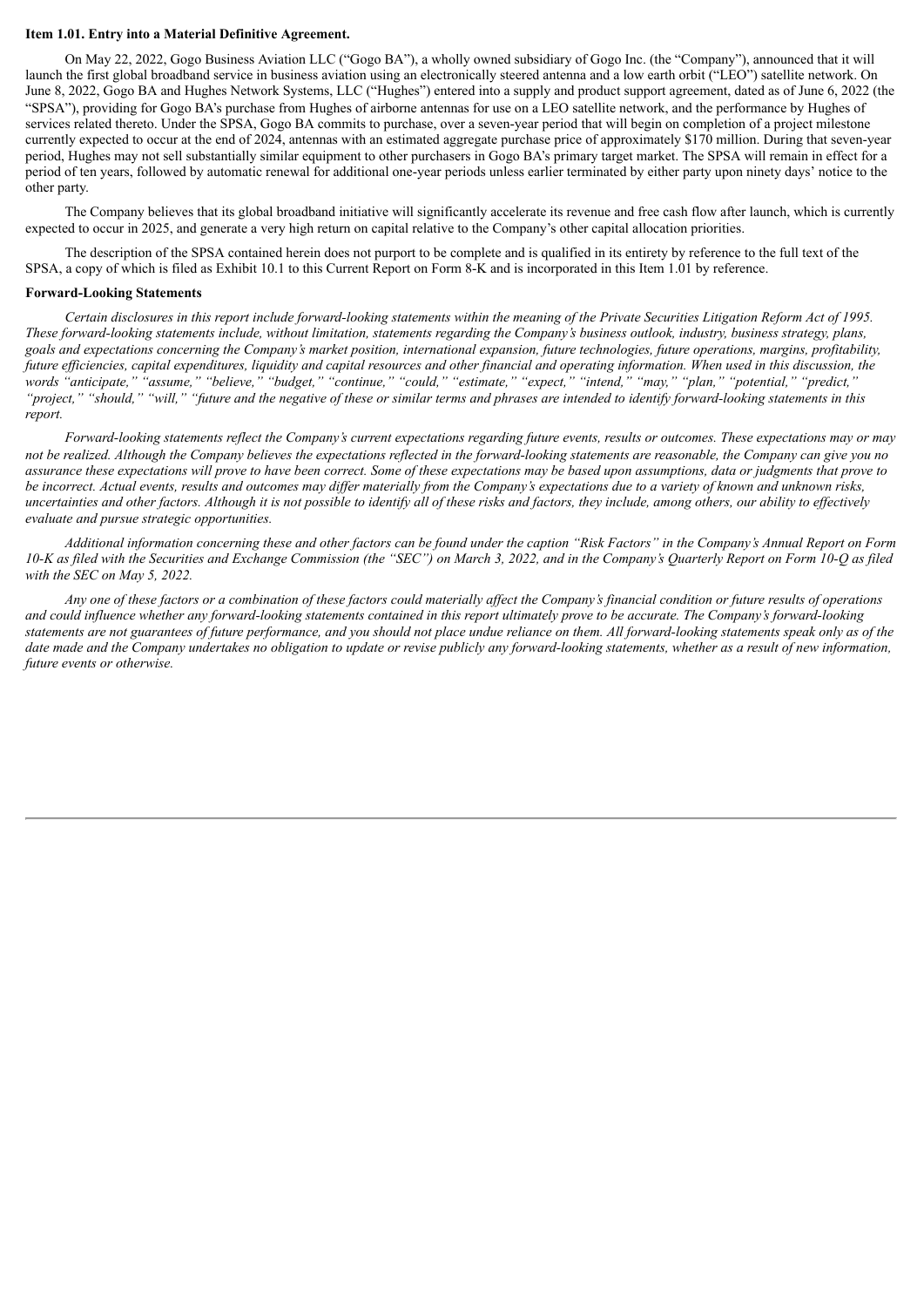#### **Item 9.01. Financial Statements and Exhibits.**

Exhibit No. Description<br>10.1\* Supply and Supply and Product Support [Agreement,](#page-4-0) dated as of June 6, 2022, by and between Gogo Business Aviation LLC and Hughes Network Systems, LLC.

104 Cover Page Interactive Data File (embedded within the Inline XBRL document).

\* Certain portions of the exhibit have been omitted pursuant to Item 601(b)(2) of Regulation S-K. The Company agrees to furnish supplementally an unredacted copy of such exhibit to the SEC upon request; *provided, however,* that the Company may request confidential treatment pursuant to Rule 24b-2 of the Securities Exchange Act of 1934, as amended, for any exhibits or schedules so furnished.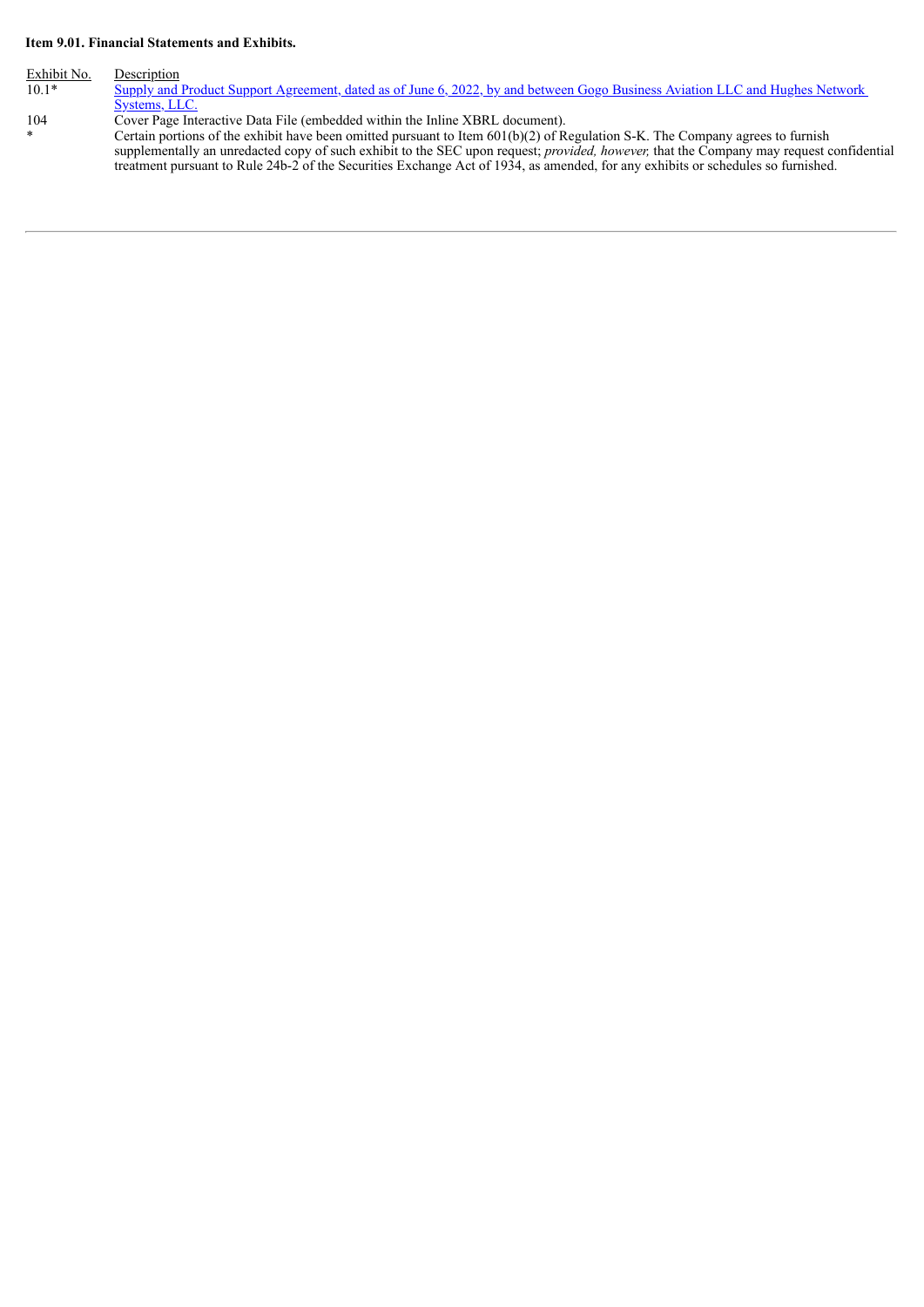#### **SIGNATURES**

Pursuant to the requirements of the Securities Exchange Act of 1934, the registrant has duly caused this report to be signed on its behalf by the undersigned hereunto duly authorized.

GOGO INC.

Date: June 14, 2022 By: /s/ Marguerite M. Elias

Marguerite M. Elias Executive Vice President, General Counsel and Secretary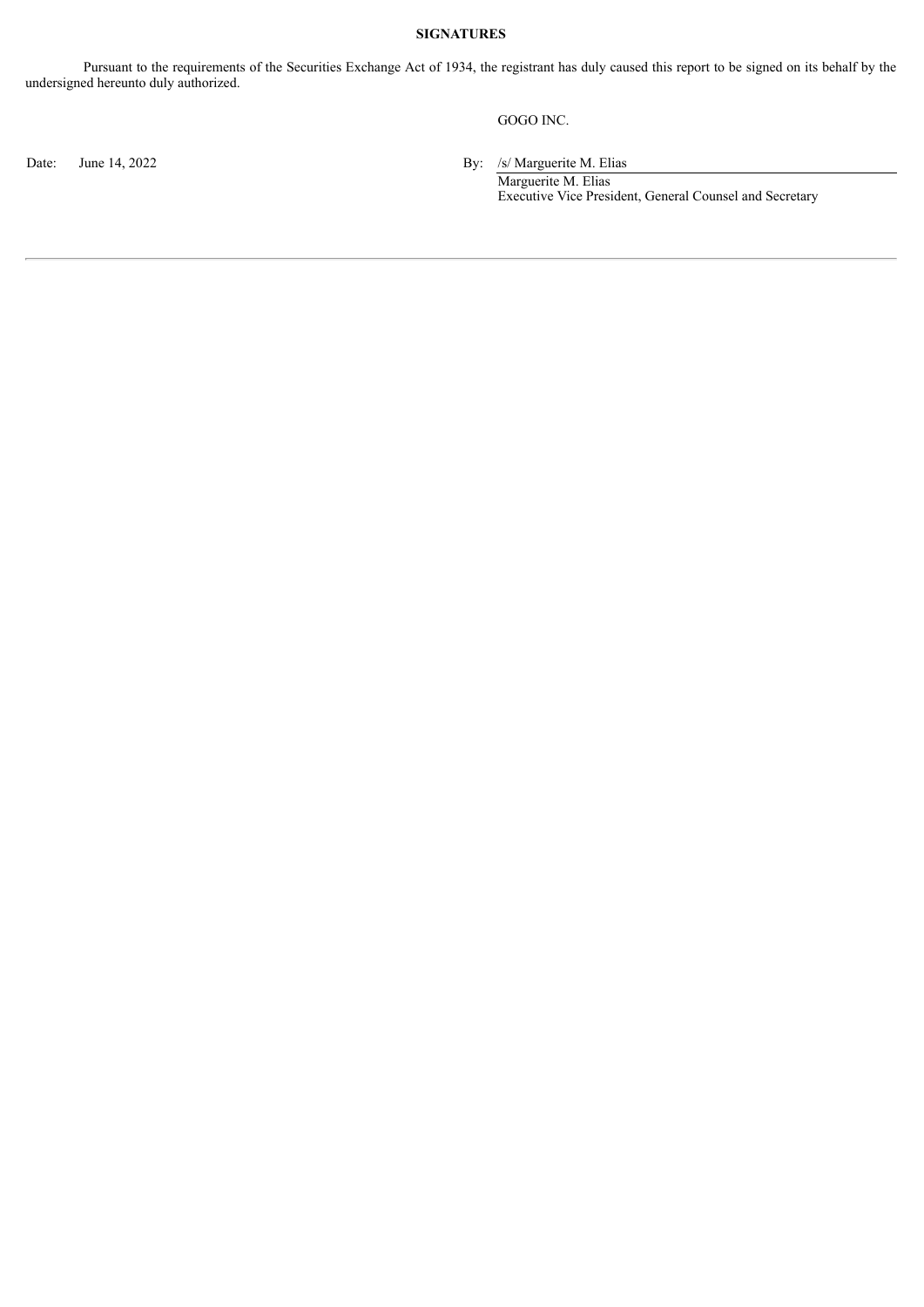#### <span id="page-4-0"></span>**THE USE OF THE FOLLOWING NOTATION IN THIS EXHIBIT INDICATES THAT THE CONFIDENTIAL PORTION HAS BEEN OMITTED PURSUANT TO ITEM 601(b)(10)(iv) WHEREBY CERTAIN IDENTIFIED INFORMATION HAS BEEN EXCLUDED BECAUSE IT IS BOTH NOT MATERIAL AND WOULD LIKELY CAUSE COMPETITIVE HARM TO THE REGISTRANT IF PUBLICLY DISCLOSED: [\*\*\*]**

### **SUPPLY AND PRODUCT SUPPORT AGREEMENT BETWEEN GOGO BUSINESS AVIATION LLC AND HUGHES NETWORK SYSTEMS, LLC**

NOTICE: The contents of this document are proprietary to Gogo Business Aviation LLC and Hughes Network Systems, LLC and constitute Confidential Information of each Party subject to Section 8 (Confidentiality) of this Agreement.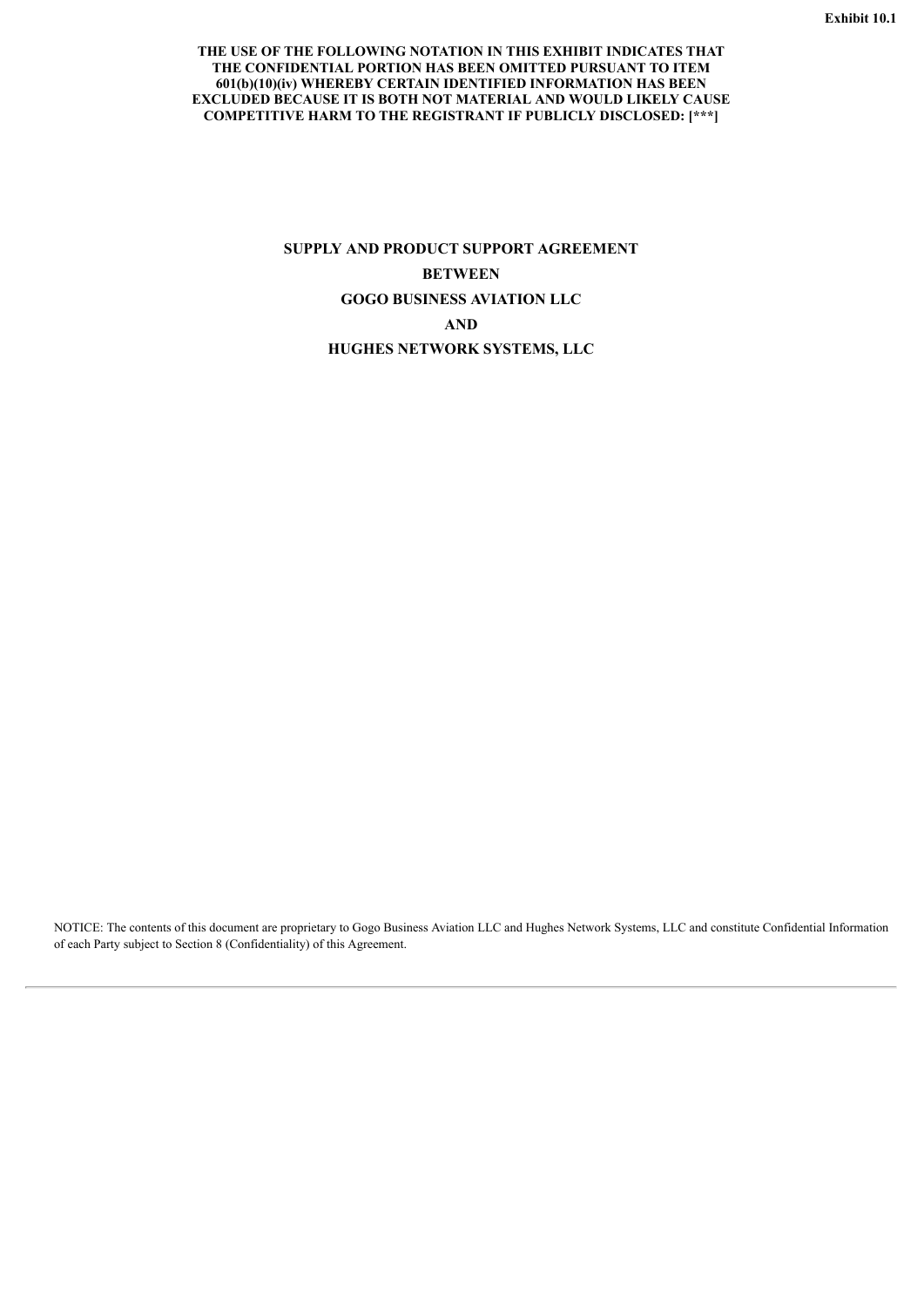- **1. INTERPRETATION AND DEFINITIONS. 1**
- **2. AGREEMENT APPLICABILITY AND LIMITATION. 1**
- **3. TERM. 1**
- 
- **4. PAYMENT AND PRICES. 1 5. ORDER AND PRODUCT ADMINISTRATION. 2 6. TARGET MARKET SEGMENTS. 3**
- 
- 
- **7. DELIVERY AND TITLE. 3**
- **8. CONFIDENTIALITY. 5**
- 
- **9. TERMINATION.** 6<br>10. INSURANCE. 6<br>11. INDEMNIFICATION. 7 **10. INSURANCE. 6**
- **11. INDEMNIFICATION. 7**
- **12. LIMITATION OF LIABILITY. 8**
- **13. PRODUCT MANAGEMENT. 8**
- **14. PERFORMANCE REQUIREMENTS. 9 15. REPRESENTATIONS AND WARRANTIES. 11**
- **16. GENERAL. 11**

**Exhibits:**

**Exhibit A**: Product Requirements Document

**Exhibit B**: Products and Pricing Sheet

**Exhibit C**: Product Support Assurance

**Exhibit D**: Definitions

**Exhibit E** Exceptions and Responses to Rev. P of Gogo's Quality Management Document Number [\*\*\*]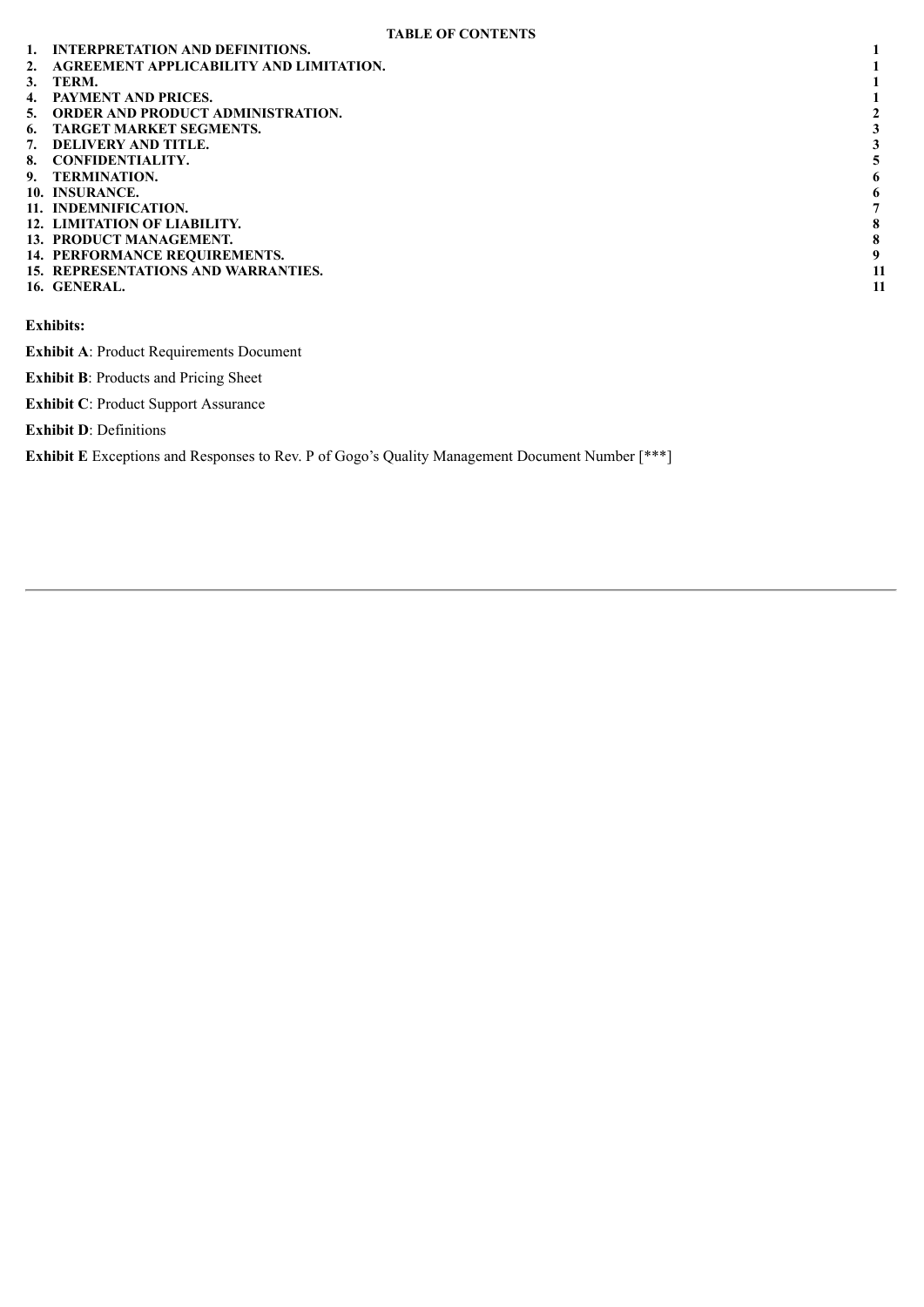THIS SUPPLY AND PRODUCT SUPPORT AGREEMENT is made and entered into as of June 6, 2022 (the "**Effective Date**") by and between **Gogo Business Aviation LLC**, a Delaware limited liability company, having offices at 105 Edgeview Drive, Broomfield, CO 80021, and its Affiliates (collectively referred to as "**Gogo**"), and **Hughes Network Systems, LLC**, a Delaware limited liability company, having its principal place of business at 11717 Exploration Lane, Germantown, MD 20876 **(**"**Supplier**"**),** either or both of which may be hereinafter referred to as a "**Party**" or the **"Parties",** respectively**.**

#### **WITNESSETH**

**WHEREAS,** Gogo and its Affiliates desire from time to time to engage Supplier to purchase certain Products and perform certain Services;

**WHEREAS**, Supplier is in the business of manufacturing and selling the Products and/or Services itemized in Exhibits A and B and desires to sell the Products to Gogo; and

**WHEREAS**, Gogo and its Affiliates wishes to purchase certain Product and/or Services from Supplier;

**NOW, THEREFORE**, in consideration of the foregoing and the mutual covenants and agreements contained herein, the receipt and sufficiency of which are acknowledged, the Parties hereto hereby agree as follows:

#### **1. INTERPRETATION AND DEFINITIONS.**

- 1.1. Interpretation. Unless the context otherwise requires: (i) words importing the singular include the plural and vice versa; (ii) words importing a gender include any gender; (iii) clause headings are for convenient reference only and have no effect in limiting or extending the language to which they refer in this Agreement or any Exhibit or Attachment; and (iv) expressions importing natural persons include any company, partnership, joint venture, association, corporation or other corporate body.
- 1.2. Definitions. All definitions are listed alphabetically in Exhibit D.

#### **2. AGREEMENT APPLICABILITY AND LIMITATION.**

- 2.1. This Agreement and the Exhibits contain the general terms and conditions governing Supplier's Products, Services, and business transactions to this Agreement. The execution of this Agreement alone does not authorize the conduct of any transitional business between the Parties.
- 2.2. The terms and conditions of any Exhibit are supplemented by the terms and conditions of this Agreement according to Section 16.20.
- 2.3. This Agreement will supplement and apply to any Order(s) submitted for Products whether or not this Agreement is referenced in the Order. From the effective date of this Agreement all Products ordered by Gogo shall be covered under this Agreement.

#### **3. TERM.**

3.1. This Agreement will continue in effect for ten (10) years from the Effective Date and thereafter will automatically renew from year to year unless terminated upon notice at least 90 Days prior to the renewal date. Either Party may terminate this Agreement in accordance with Section 9 of this Agreement.

#### **4. PAYMENT AND PRICES.**

- 4.1. Payment Terms.
	- 4.1.1. On or before completion of IDR, Gogo shall issue a purchase order for procurement of advance material in the amount of [\*\*\*] (the "Advance Materials PO") to be paid in two installments. Upon receipt of the Advance Materials PO, Supplier shall invoice Gogo for [\*\*\*] of the Advance Materials PO amount and Gogo shall pay such invoice within [\*\*\*] of receipt of such invoice. Following completion of CDR, Supplier shall invoice Gogo for the remaining [\*\*\*] of the Advance Materials PO amount and Gogo shall pay such invoice within [\*\*\*] of receipt of such invoice. Amounts paid under the Advance Materials PO (a) will be used by Supplier exclusively for the purchase of long lead time components required for the production of the first [\*\*\*] units of the Product, and (b) will be credited against Gogo's Orders for the first [\*\*\*] units of production Products.
	- 4.1.2. With respect to any Orders for Products, Supplier shall issue an invoice to Gogo on or any time after the completion of Delivery and only in accordance with the terms which shall be payable  $[***]$  after Gogo's receipt

Proprietary & Confidential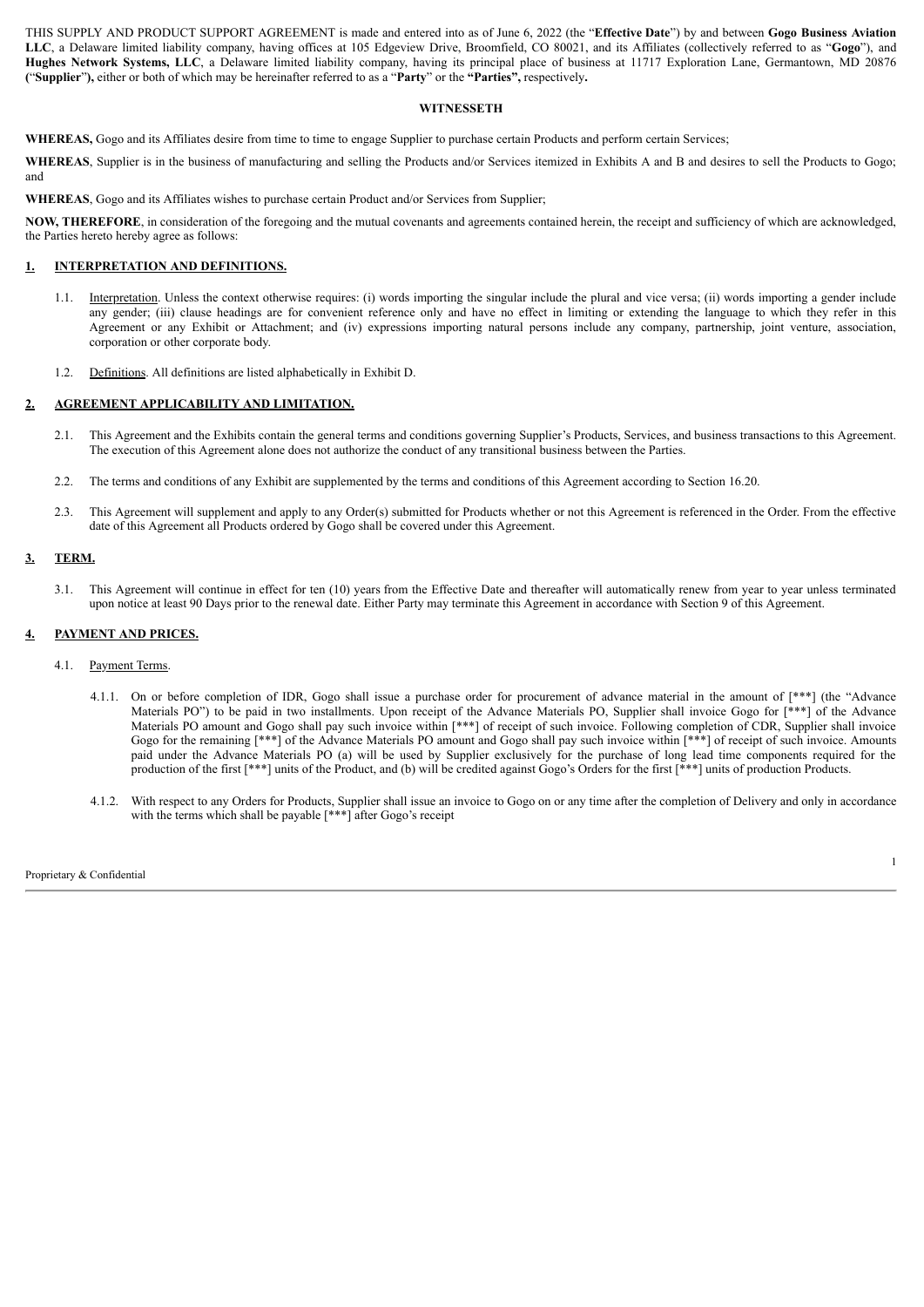of such invoice, except for any amounts disputed by Gogo in good faith. All payments hereunder will be in US dollars unless otherwise agreed to in writing. In the event of a payment dispute, Gogo shall deliver a written statement to Supplier no later than [\*\*\*] prior to the date payment is due on the disputed invoice listing all disputed items and providing a reasonably detailed description of each disputed item. Amounts not so disputed are deemed accepted and must be paid, notwithstanding disputes on other items, within the period set forth in this Section 4.1. The Parties shall seek to resolve all such disputes expeditiously and in good faith. Supplier shall continue performing its obligations under the Order notwithstanding any such dispute.

- 4.2. Price. All pricing listed on the attached Exhibit B will be held firm and fixed for the duration of the term stated in such Exhibit B. If not listed in Exhibit B, then the pricing shall be as mutually agreed to in the accepted Order.
- 4.3. Records; Audit. Supplier shall maintain adequate records of the amounts charged, and quality records inclusive of FAA required documents pertaining to Gogo with respect to the Product and Services under each Exhibit for [\*\*\*] after the shipment of the Product or provision of the Service. For purposes of clarification, except with respect to cost-reimbursement or time-and-materials based pricing, amounts charged shall not include, and Gogo shall have no right of access to or audit of, Supplier's detailed rate and cost information (of a type that is not ordinarily provided to any other commercial Gogo or third party including the Supplier's process for building up the applicable labor rates, overhead or fixed price elements). Supplier shall make such records available to Gogo during normal business hours upon reasonable advance written notice. Supplier shall cooperate in any audit of such records that Gogo may undertake; provided, however, that any such audit shall be at Gogo's sole expense. [\*\*\*]
- 4.4. Taxes. Gogo is liable to Supplier only for taxes which Supplier is required to collect from Gogo by law. All prices are exclusive of taxes and charges, including without limitation (i) any present or future Federal, State, or local excise, sales, or use taxes (including any VAT); (ii) any other present or future excise, sales or use tax, (including any VAT), or other charge or assessment upon or measured by the gross receipts from the transactions provided by this Agreement; (iii) any import duties, customs charges, tariffs or similar fees and (iv) any present or future property, inventory, or value-added tax or similar charge. Gogo will pay and discharge, either directly to the governmental agency or as billed by Supplier, the foregoing taxes, duties and charges and all assessments and other taxes with respect to the transactions provided in this Agreement and all Products delivered hereunder. Supplier's invoices shall list taxes separately.

#### **5. ORDER AND PRODUCT ADMINISTRATION**

- 5.1. Obligation to Supply during the Term. Supplier agrees to sell to Gogo the Products ordered by Gogo's duly issued Orders on the terms and conditions provided herein. Each Order shall be deemed to be incorporated as part of this Agreement upon Gogo's issuance thereof.
- 5.2. Initial Volume Commitment. Gogo agrees to issue firm, NCNR (Non-Cancellable, Non-returnable) purchase orders for [\*\*\*] units of product ("Initial Volume Commitment") to be delivered within 7 years of completion of MRR in accordance with a mutually agreed upon delivery schedule based on the forecast set forth in Exhibit B. For the avoidance of doubt, failure by Gogo to issue such purchase orders shall not relieve Gogo of its obligation to purchase the Initial Volume Commitment.
- 5.3. Order Acceptance. Gogo and its affiliated companies may place Order(s), from time to time, with Supplier for the Products. Orders are deemed accepted by the Supplier unless Gogo receives written notice of rejection from the Supplier explaining the basis for the rejection within [\*\*\*] of Gogo's issuance of the Order in accordance with the terms and conditions of this Agreement. All terms and conditions within this Agreement shall govern said Order(s) with the exception of shipping, delivery dates and invoicing address, which will be identified within that Order. Any terms conflicting with or in addition to the terms of this Agreement will not apply unless expressly agreed to in writing by the Parties.
- 5.4. Order Rejection and/or Changes. Supplier shall have the right to reject an Order only if the Order does not comply with the express requirements of this Agreement, and then only until Gogo corrects such Order. Supplier shall not reject any Order that is issued in accordance with the terms and conditions of this Agreement. Should Supplier reject an Order based upon the foregoing, Supplier shall notify Gogo in writing within [\*\*\*] of such rejection and must clearly state the reason(s) Supplier is claiming the Order does not comply with this Agreement or contains additional non-agreed upon terms and any changes or additions thereto that would make the Order compliant with this Agreement. If Gogo does not agree with Supplier's allegation that the Order is non-compliant with this Agreement, Supplier shall accept the Order as originally submitted by Gogo and continue to perform while the Parties negotiate in good faith to resolve such issues. Changes proposed by Supplier shall not be valid or binding on Gogo unless the changes are accepted by Gogo in writing and formally incorporated into the related Order by issuing a Change Order.
- 5.5. Forecasted Quantities. Gogo shall make available to Supplier, on a quarterly basis in writing or electronically, a [\*\*\*], non-binding and information-only rolling forecast as a purchase order estimate including an estimated Product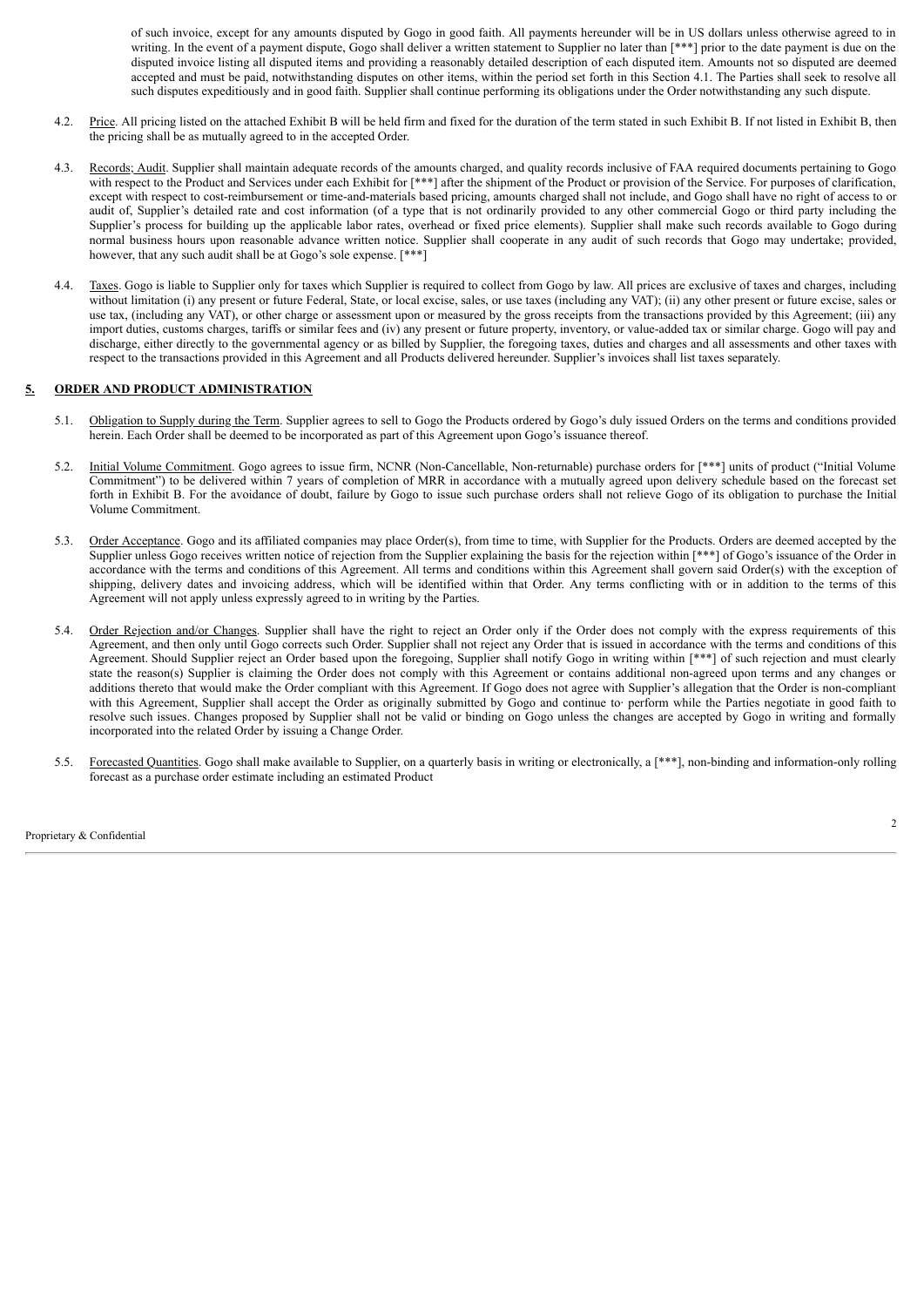lead-time ("Forecast"). The quantities listed in any Forecast are for planning purposes only, do not constitute an Order, and shall in no way bind Gogo to actually place orders for any such quantities indicated in the Forecast or otherwise expose Gogo to any form of liability. Supplier shall make available to Gogo, at least monthly in writing or electronically, a [\*\*\*] material resource plan schedule that reflects Orders received.

#### **6. TARGET MARKET SEGMENTS**

- 6.1. Market Advantage. In consideration of the Initial Volume Commitment, Supplier will not sell the Product or any product substantially similar to the Product in form and fit to others in the Primary Target Market directly or indirectly, for [\*\*\*] from the date of issuance of the Parts Manufacturer Approval (PMA) for the STE ("Market Advantage Period"), unless this Agreement is terminated in accordance with its terms. Upon expiration of the Market Advantage Period, on an annual basis, the Parties may extend the Market Advantage Period for additional [\*\*\*], subject to agreement on an annual volume commitment which shall be memorialized in a binding, non-cancellable Order.
- 6.2. Ancillary Target Markets. Gogo shall have the non-exclusive right to sell the Product along with the STE in the Ancillary Target Markets. Supplier shall have the non-exclusive right to sell the STE outside of the Primary Target Markets. Within [\*\*\*], the Parties will enter into a separate agreement for the supply of the STE and related services to Supplier at preferred pricing.

#### 6.3. Royalties

- 6.3.1. During the Market Advantage Period set forth in Section 6.1 of this Agreement, if Supplier sells the Product, or any product substantially similar to the Product in form and fit to third parties outside the Primary Target Market, Supplier shall pay or credit (at its discretion) Gogo a royalty payment in an amount equal to [\*\*\*] of the purchase price collected per unit sold, up to a total of [\*\*\*].
- 6.3.2. In addition, upon the expiration of the Market Advantage Period until the expiration or termination of this Agreement, should Supplier wish to market the Product or any product substantially similar to the Product in form and fit to third parties within or outside of the Target Market Segments, Supplier, at its discretion, shall pay or credit Gogo a royalty payment in an amount equal to [\*\*\*] of the purchase price collected per unit sold, up to a total of [\*\*\*].
- 6.3.3. The sum of all royalties paid or credited by Supplier to Gogo for the sale of the Product to third parties in all cases shall be capped at [\*\*\*].
- 6.3.4. Royalty payments or credits shall be settled on a [\*\*\*].

#### **7. DELIVERY AND TITLE**

- 7.1. Time is of the Essence. Supplier acknowledges that time is of the essence with respect to its performance under this Agreement. Supplier shall notify Gogo in writing within [\*\*\*] of any occurrence, event, or circumstance, which may impede the proper and timely execution of Supplier's obligations hereunder. Such notification by Supplier shall include a detailed preventative/recovery plan for such delay, including the expedited shipment of Product at Supplier's cost.
- 7.2. Delivery Terms. Delivery of Products ("Delivery") shall be Free Carrier (FCA Incoterms 2020) Supplier's facility in Germantown, Maryland. Supplier shall deliver Product in accordance with the quantities and date(s), specified on the Order, subject to any mutually agreed lead times. Except for repaired or replaced Products being returned under warranty, the Delivery of any Products will be deemed to have been made on the date such Products are delivered to Gogo at Supplier's facility (the "Delivery Date"). If Delivery Dates are not stated, Supplier shall offer its best delivery date(s), which will be subject to acceptance by Gogo. Unless otherwise directed, all Product(s) shipped in [\*\*\*] from and to a single location must be consolidated on one (1) bill of lading or air waybill, as appropriate. Supplier is responsible for creation of shipping documents as per the Order pursuant to the delivery terms stated in this Section 7.2.
- 7.3. Delivery Notice. The Supplier shall send detailed a Delivery Notice to Gogo [\*\*\*] prior to the time of Delivery of the Product to Gogo.
- 7.4. Risk of Loss and Title. Supplier bears all risk of loss or damage to Product(s) until Delivery to Gogo at the Delivery location specified in Section 7.2. The title to Product(s) passes to Gogo upon receipt of the Product(s) by Gogo.
- 7.5. Export License. Gogo with support from Supplier is responsible for obtaining all necessary export licenses and completing all export clearance documents for the STE incorporating the Product.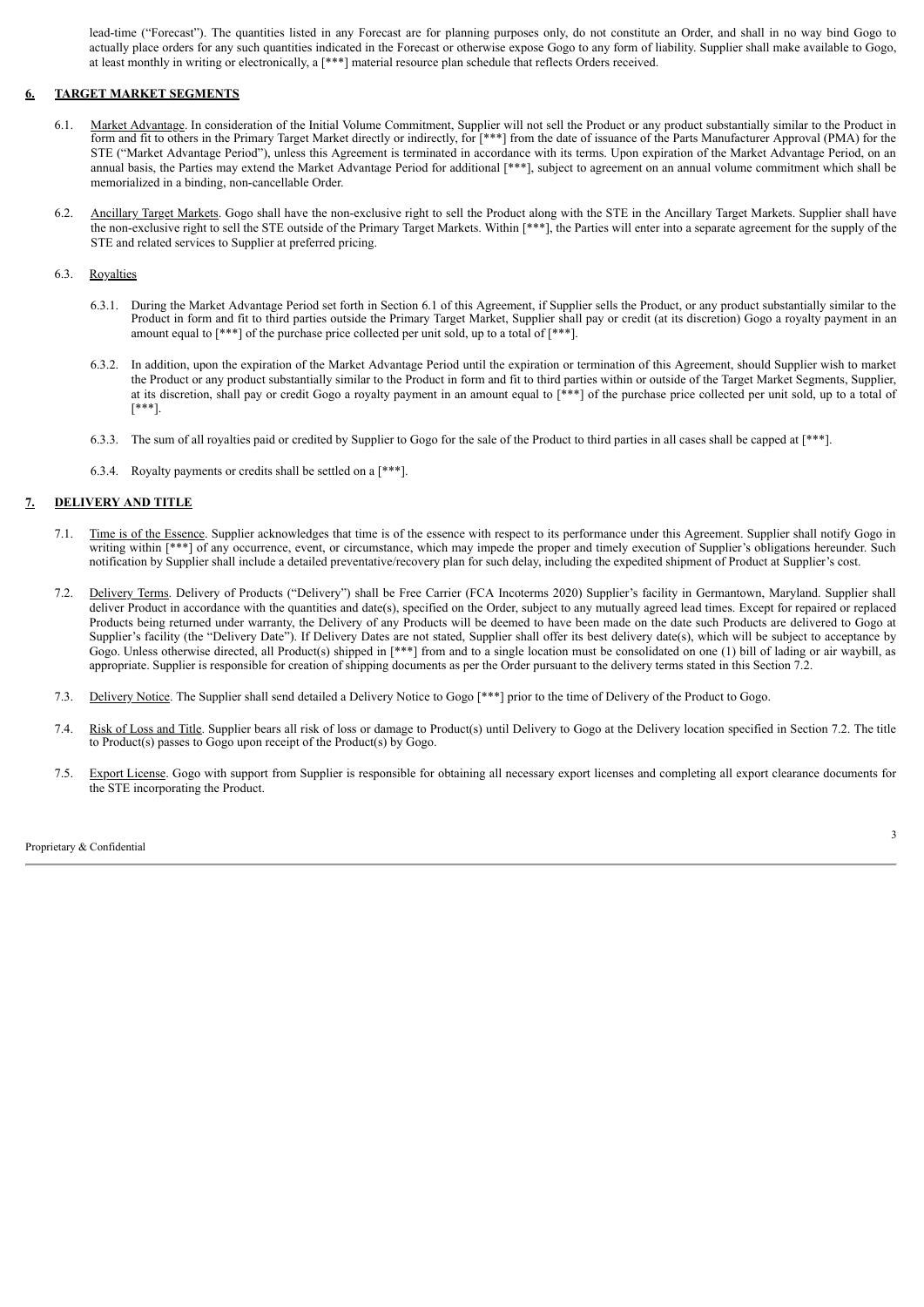- 7.6. Expeditious Shipping. Supplier shall, at Supplier's expense, deliver Product(s) by the most expeditious shipping method if the delivery schedule is endangered for any reason other than Gogo's fault. If Product(s) are delinquent to Gogo's requirements, Supplier will grant Gogo first priority for Product(s) allocation and shipment. Gogo reserves the right to reject, at no expense to Gogo, all or any part of any delivery that materially varies from the quantity authorized by Gogo for shipment. Supplier will not make any substitutions without Gogo's prior written approval. Items shipped in advance of Gogo's delivery schedule may be returned at Supplier's expense. The Order number(s) must appear on all correspondence, shipping labels, and shipping documents, including all packing sheets, bills of lading, and air waybills.
- 7.7. Schedule Acceleration/Deceleration. Gogo may revise any delivery schedule without cost or change to the Product price stated in the applicable Order(s) if Gogo provides Supplier with written notice of the revised schedule and (a) the delivery date of the Product(s) under such Order(s) is deferred by no more than [\*\*\*]; and (b) if the delivery date is accelerated, the accelerated schedule remains compliant with all applicable Product lead times. Upon receipt of written notice of the change, Supplier shall make a good faith effort to meet those requirements as soon· as possible, but in no event shall the revised schedule be implemented later than [\*\*\*] subject to the terms and conditions outlined in Exhibit B.
- 7.8. Packaging. For airborne Product(s) used on or in an aircraft, Supplier will pack such Product(s) in accordance with the ATA-300 specification (Category 3, Class A) and all other Product(s) shall be packed in accordance with standard commercial practices.
- 7.9. Country of Origin. All Product(s), unless specifically exempted by the destination country's governing authorities, must be marked with the country of origin (manufacture) of the Product(s) in a conspicuous place as legibly, indelibly, and permanently as the nature of the article or container permits.
- 7.10. Harmonized Tariff Schedule. Supplier, upon request, shall provide Gogo with (i) the Harmonized Tariff Schedule number, country of origin information or certificates, manufacturer's affidavits, applicable free trade agreement ("FTA") certificates, and any other documents or information that are available to Supplier in the ordinary course as Gogo may require to comply with international trade regulations or to lawfully minimize duties, taxes, and fees, and (ii) FTA certificates for all Product(s) that qualify under one (1) or more FTAs. To the extent available to Supplier in the ordinary course and as reasonably requested by Gogo, Supplier shall provide Gogo all documents, records, and other supporting information reasonably necessary to substantiate the Product(s)' qualification under such FTA. Upon request, Supplier shall exert reasonable efforts to help Gogo to qualify the Product(s) under FTAs.
- 7.11. Shipping Documents. Upon Delivery of the Product(s) to Gogo, Supplier shall send Gogo a complete set of shipping documents including the commercial invoice, packing list, and air waybill or three original parts of the combined through bill of lading, clean without notation, necessary to release the Product(s) to Gogo's custody.
- 7.12. Certification Documents. If specified by Gogo in Exhibit A, for airborne equipment, Supplier shall attach the necessary airworthiness certification document(s), to permit installation of the Product on to an aircraft in accordance with the latest revision of the applicable airworthiness authority regulations. The certification document(s) shall show the configuration / modification status of each Product.

#### 7.13. On Time Delivery ("OTD").

- a) Supplier shall achieve an OTD of [\*\*\*]. In addition, Supplier shall provide an OTD of [\*\*\*] within [\*\*\*] of the acknowledged Order delivery date, unless otherwise agreed by the Parties.
- b) Following Supplier's acceptance of an Order if Supplier fails to meet the agreed upon delivery dates for the Product(s), Gogo may at its sole option and in its sole discretion, claim liquidated damages for the delay in delivery of the Product(s) [\*\*\*]. Supplier shall apply such amount retroactively to the dates set forth in the applicable Order and issue a corresponding debit note on any payments made. Such liquidated damages are intended to represent estimated actual damages and are not intended as a penalty.
- c) In addition to the foregoing, should Supplier fail to meet the OTD, Supplier agrees to take the following corrective actions: Supplier will prepare a corrective action analysis and recovery plan for any Product that fails to meet the OTD. Supplier shall be responsible for funding and absorbing its own costs and expenditures for doing so throughout the period of this Agreement. Supplier's senior management will present the corrective action and recovery plan to Gogo at Gogo's location.

#### 7.14. Acceptance.

a) Following the delivery of each Product by the Supplier, Gogo may conduct acceptance testing to determine

Proprietary & Confidential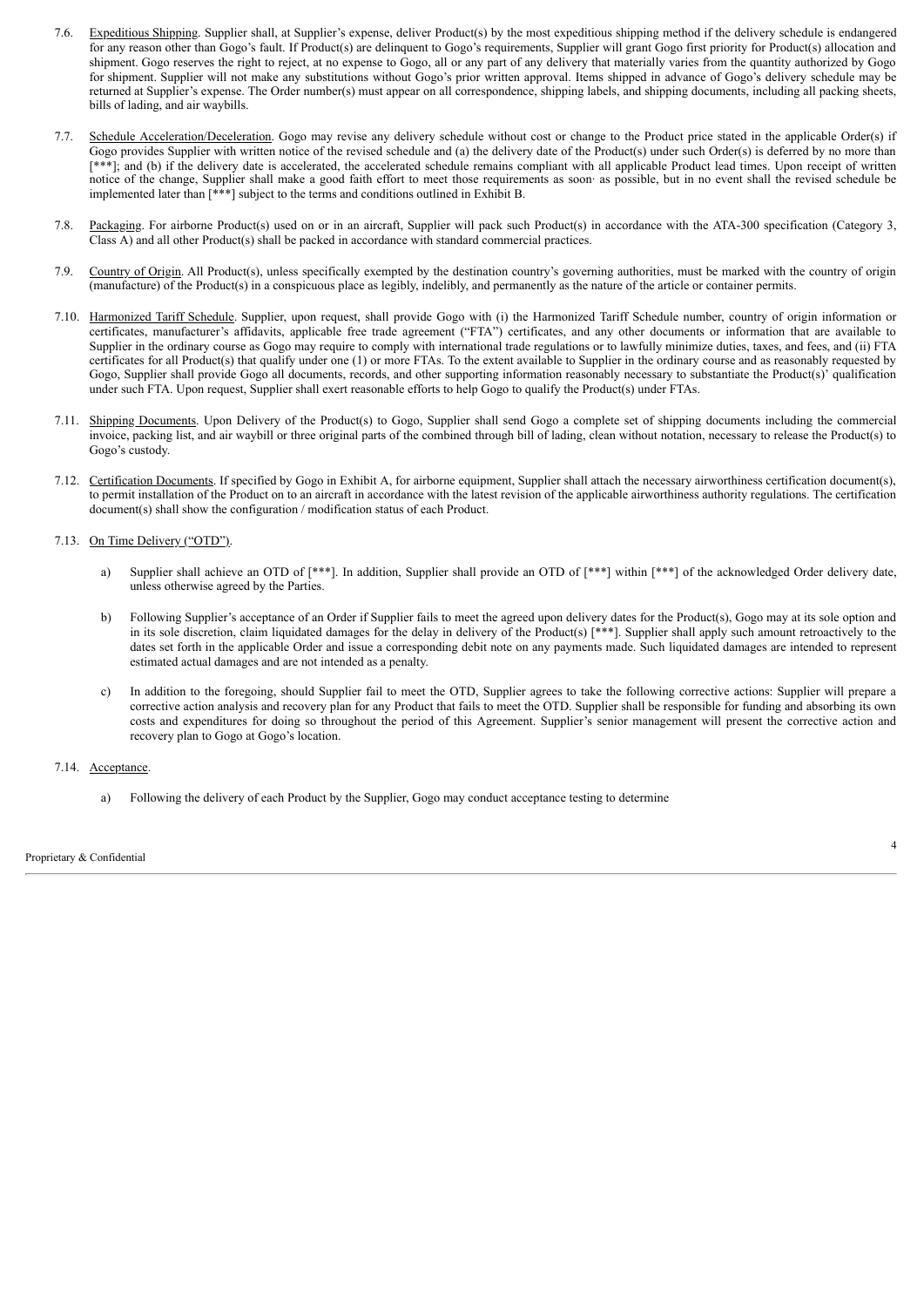whether the Product was delivered in conformance with the requirements of this Agreement. Gogo may reject (i) any Product that does not conform to any of the Specifications; (ii) any Product that is damaged during shipment to Gogo if Supplier is responsible for shipment; or (iii) any delivery of Products which does not conform with each and every requirement identified in the applicable Order. Nothing herein shall, however, be construed to limit the warranty provisions of this Agreement.

b) Any Products rejected by Gogo, in accordance with Section 7.14(a), within [\*\*\*] after Delivery by Supplier may be returned to Supplier, and Supplier shall send a conforming Product as a replacement for each rejected Product.

#### **8. CONFIDENTIALITY.**

- 8.1. Obligations. Subject to Section 8.2, Recipient agrees that it will only use Discloser's Confidential Information only in the performance of its obligations under this Agreement (the "permitted purpose") and only during the term of this Agreement, and it will hold Discloser's Confidential Information in strict confidence and not disclose it to any third party except as approved in writing by Discloser. Recipient will protect Discloser's Confidential Information using the same degree of care that Recipient uses to protect its confidential materials of a similar nature, but in no case will Recipient employ less than a commercially reasonable degree of care. Recipient will not reverse engineer or attempt to derive the composition or underlying information, structure or ideas of Discloser's Confidential Information. Recipient will only permit access to Discloser's Confidential Information to those of its and its Affiliates' employees, officers, directors, contractors, subcontractors, authorized representatives, or airline partners (collectively, the "Representatives") who have a need to know for the permitted purpose, have been informed of the confidential nature of the Confidential Information, and are bound by written confidentiality obligations no less restrictive than those contained herein. All of Recipient's Representatives shall only use the Confidential Information for the permitted purpose and will be responsible for the disclosure and use of Confidential Information as though they were Recipient, and Recipient will be responsible for all violations of this Agreement resulting from the actions of its Representatives. Recipient will immediately notify Discloser upon discovery of any loss or unauthorized disclosure of Discloser's Confidential Information.
- 8.2. Exclusions. Recipient has no obligations under this Agreement with respect to any portion of Discloser's Confidential Information if Recipient can establish that: (a) it was publicly available at the time it was communicated to Recipient by Discloser; (b) it became publicly available subsequent to the time it was communicated to Recipient by Discloser through no fault of Recipient, or Recipient's Representatives; (c) it was in Recipient's possession free of any obligation of confidence at the time it was communicated to Recipient by Discloser; (d) it was rightfully communicated to Recipient free of any obligation of confidence subsequent to the time it was communicated to Recipient by Discloser; or (e) it was developed by employees or agents of Recipient independently of and without reference to Discloser's Confidential Information. In any dispute with respect to these exclusions, Recipient shall have the burden of proof, and such proof shall be by clear and convincing evidence. Recipient will not be in violation of this Agreement with regard to a disclosure that is in response to a requirement of applicable law, an order by a court or other governmental body, or to the extent required by the Securities and Exchange Commission in a securities filing, provided that, if feasible, Recipient provides Discloser with reasonable prior written notice of such disclosure to permit Discloser to seek confidential treatment of such information or otherwise contest or limit the disclosure thereof.
- 8.3. Restrictions. Recipient will not reproduce Discloser's Confidential Information in any form except as required to accomplish the permitted purpose. Any reproduction of any Confidential Information will remain Discloser's property and will contain any and all confidential or proprietary notices or legends that appear on the original. Neither Party will communicate any information to the other in violation of its confidentiality obligations to any third party.
- 8.4. Recipient's obligations of confidentiality hereunder will continue in full force and effect for five (5) years from the initial date of disclosure of such Confidential Information, or in the case of any trade secret, for as long as such Confidential Information remains a trade secret. Upon written request of Discloser, Recipient will promptly destroy or return to Discloser all of Discloser's Confidential Information in any form (including electronic media and including Recipient's notes or materials that incorporate any of Discloser's Confidential Information), except as described in the following sentence. Recipient shall not, in connection with the foregoing obligations, be required to delete Confidential Information held electronically in archive or backup systems in accordance with general systems archiving or backup policies, and Recipient's obligations under this Agreement will continue to apply to such Confidential Information.

### **9. TERMINATION.**

#### 9.1. Termination.

a) Supplier may terminate this Agreement in the event Supplier provides written notice to Gogo in accordance with Section 16.5 that Gogo failed to pay an undisputed invoice in accordance with Section 4.1 and Gogo fails to pay the undisputed amounts due within sixty (60) days from receipt of such notice.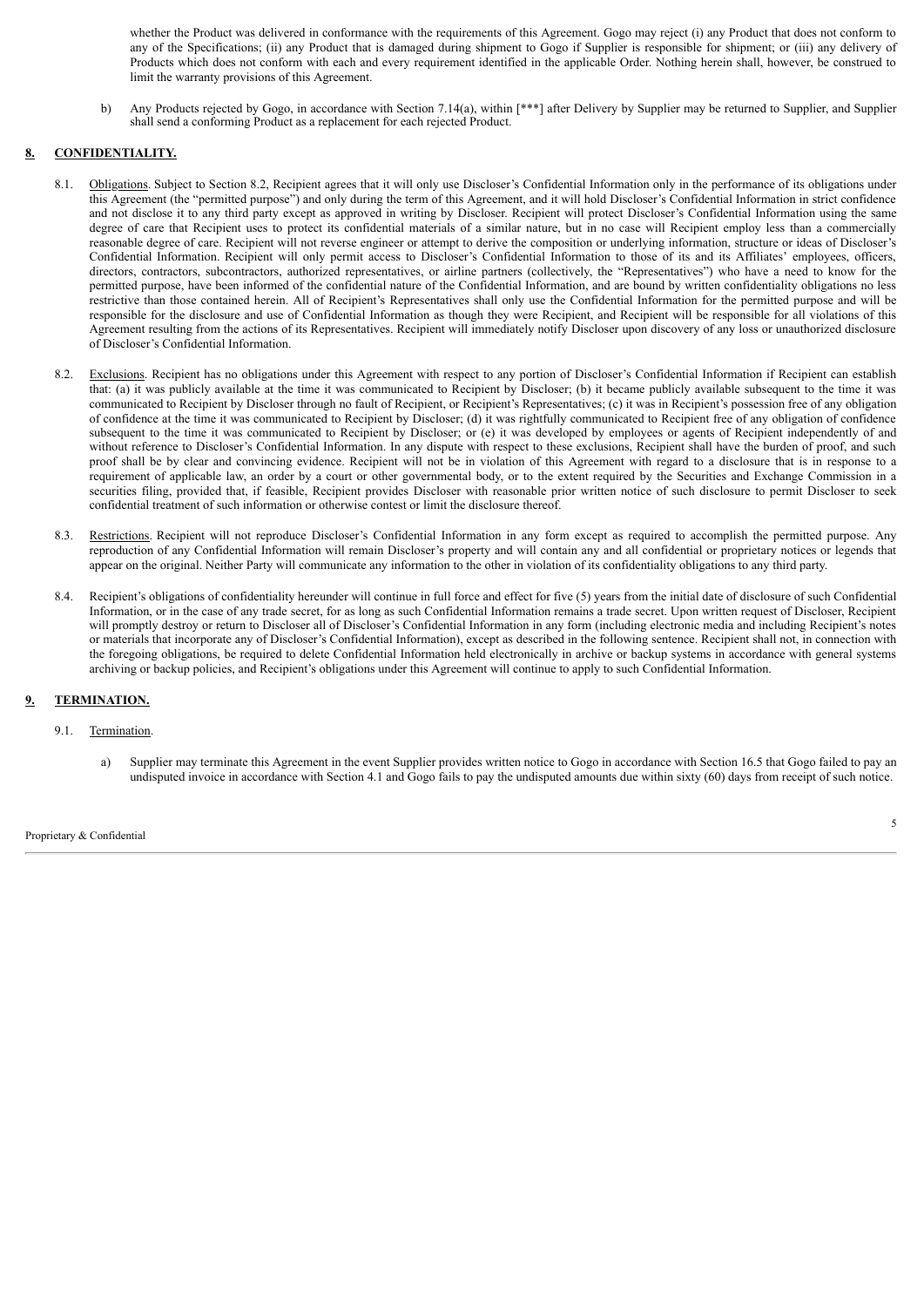- b) Either Party may terminate this Agreement and all Orders hereunder, immediately upon written notice of termination to the other Party, in the event the other Party: (i) becomes insolvent; (ii) makes an assignment for the benefit of creditors; (iii) files a voluntary bankruptcy petition; (iv) acquiesces to any involuntary bankruptcy petition; or (v) is adjudicated bankrupt, and in such Party is unable to or fails to continue to perform all of its obligations under this Agreement.
- c) Either Party may terminate this Agreement, immediately upon written notice of termination, in the event of a material breach of this Agreement by the other Party, if such breach remains uncured for a period of sixty (60) days after written notice of such breach (or such longer period of time that the Parties may, in good faith, agree).
- d) This Agreement will terminate immediately if the SOW is terminated in accordance with the MSA prior to the achievement of MRR as defined in the SOW.
- 9.2. Consequences of Termination. Upon the termination of this Agreement:
	- a) Within  $[***]$  after the effective date of such termination (and if applicable, without prejudice to Section 9.2(c)), a final invoice including all fees and charges for Products and Services performed and expenses incurred prior to and including the effective date of termination shall be generated by Supplier as set forth in each applicable Exhibit, provided that the prices to be paid for Ordered Products shall be those set forth in Exhibit B, and Gogo shall pay such invoice in accordance with Section 4.1.
	- b) Supplier shall deliver all Ordered Products to Gogo. Upon Gogo's compliance with its obligations pursuant to Sections 4.1 and 9.2(a), Gogo shall be deemed to have paid Supplier for the applicable Products.
	- c) Subject to Gogo's compliance with its obligations pursuant to Sections 4.1 and 9.2(a), Supplier's warranty and Product Support obligations shall survive the termination of this Agreement.
	- d) If the Agreement is terminated by Gogo under Sections 9.1(b) and 9.1(c) (a "Triggering Event"), Supplier will [\*\*\*].
	- e) Each Party shall return to the other Party all Confidential Information of the other Party (including all copies thereof) and all other papers, materials and other property of the other Party in such Party's possession, and certify that it has deleted such Confidential Information from all of its electronic media, provided, however, that both Parties may retain whatever Confidential Information of the other Party that is necessary to exercise any of such Party's surviving rights or obligations hereunder. Supplier may retain one copy of such Confidential Information, as required, for archival purposes only.

#### **10. INSURANCE.**

10.1. [\*\*\*]

- 10.2. The [\*\*\*] insurance coverage in Section 10.1(a) above shall include a waiver of subrogation against Customer. Insurance coverage in Section 10.1 (b) above shall (i) name Customer, its parent, subsidiaries and Affiliates as additional insured; (ii) designate Customer as primary with respect to, and not contributing to or in excess of, any other similar insurance maintained by Customer; and (iii) include a waiver of subrogation against Customer. Insurance coverage in Section 10.1(c) and Section 10.1(d) above shall (i) name Customer, its parent, subsidiaries and Affiliates as an additional insured; and (ii) include a waiver of subrogation against Customer.
- 10.3. For all above mentioned policies such endorsements shall be evidenced on a certificate of insurance furnished to Customer and must provide [\*\*\*] written notice in the event of cancellation of any such policy.
- 10.4. Supplier will use commercially reasonable efforts to cause any company, vendor or subcontractor being engaged for work under this Agreement, including without limitation under any Order, is bound to substantially similar terms under this Section, as appropriate or applicable, and that appropriate Certificates of Insurance or other evidence of such insurance coverage shall be provided to Supplier.

#### **11. INDEMNIFICATION.**

- 11.1. Indemnification by Supplier.
	- 11.1.1. Supplier shall indemnify, defend (at Supplier's expense) and hold Gogo, its Affiliates and their respective officers, directors, agents and employees harmless from and against any court costs, reasonable attorneys' fees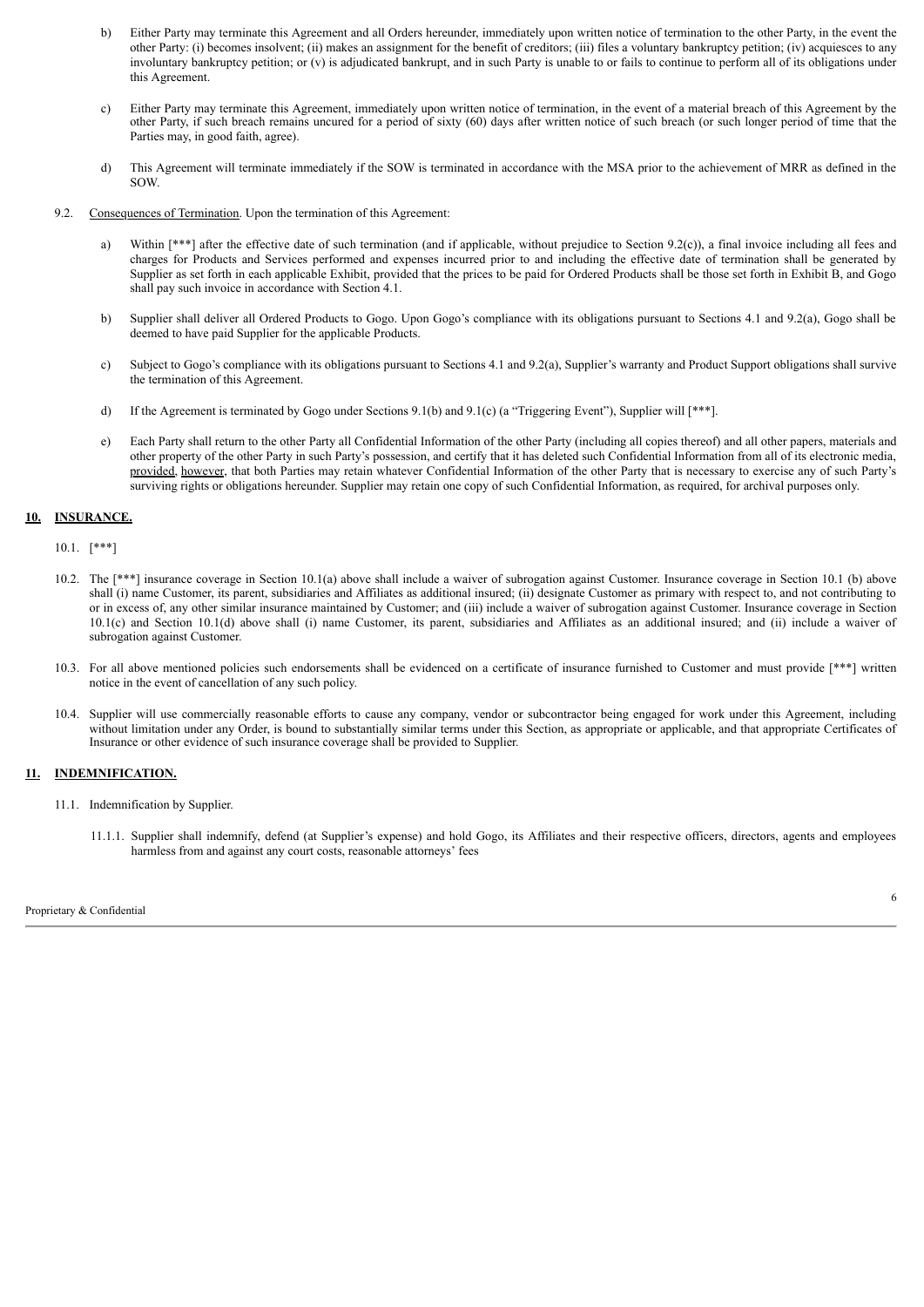and expenses, settlement expenses, court-awarded damages and reasonable costs of investigation arising out of or resulting from: [\*\*\*].

11.1.2. [\*\*\*]

- 11.2. Indemnification by Gogo. Gogo shall indemnify, defend (at Gogo's expense) and hold Supplier, its Affiliates and their respective officers, directors, agents and employees harmless from and against any court costs, reasonable attorneys' fees and expenses, settlement expenses, court-awarded damages and reasonable costs of investigation arising out of or resulting from (i) any bodily injury or real or tangible personal property damage arising out of Gogo's negligence or willful misconduct; and (ii) any third-party claim that such third party's patent, trademark, trade secret, copyright or trade dress right is infringed, misappropriated or violated by any Gogo Materials.
- 11.3. Indemnification Procedures. Promptly after receipt by an indemnified party of a notice of any claim or the commencement of any action, such indemnified party shall: (a) notify the indemnifying party in writing of any such claim; (b) provide the indemnifying party with reasonable assistance to settle or defend such claim, at the indemnifying party's own expense; and (c) grant to the indemnifying party the right to control the defense and/or settlement of such claim, at the indemnifying party's own expense; provided, however, that: (i) the failure to so notify, provide assistance and grant authority and control shall only relieve the indemnifying party of its obligation to the indemnified party to the extent that the indemnifying party is prejudiced thereby; (ii) the indemnifying party shall not, without the indemnified party's consent (such consent not to be unreasonably withheld or delayed), agree to any settlement that: (A) makes any admission on behalf of the indemnified party; or (B) consents to any injunction against the indemnified party (except an injunction relating solely to the indemnified party's continued use of any infringing Product or Gogo Materials); and (iii) the indemnified party shall have the right, at its expense, to monitor any legal proceeding through legal counsel of its choosing, but shall have no right to settle a claim without the indemnifying party's written consent.

#### **12. LIMITATION OF LIABILITY.**

- 12.1. EXCEPT IN CONNECTION WITH (a) SECTION 8, (b) SECTION 11, AND (c) EITHER PARTY'S INFRINGEMENT OR VIOLATION OF THE OTHER PARTY'S INTELLECTUAL PROPERTY RIGHTS, IN NO EVENT SHALL EITHER PARTY, ITS AFFILIATES, OR THEIR RESPECTIVE DIRECTORS, OFFICERS, AGENTS, SUBCONTRACTORS OR EMPLOYEES, BE LIABLE TO THE OTHER PARTY FOR ANY REASON, WHETHER IN CONTRACT OR IN TORT, FOR ANY DIRECT DAMAGES ARISING OUT OF OR BASED UPON THIS AGREEMENT (INCLUDING ALL ORDERS) EXCEEDING [\*\*\*] REGARDLESS OF THE FORM IN WHICH ANY LEGAL OR EQUITABLE ACTION MAY BE BROUGHT.
- 12.2. No Consequential Damages. EXCEPT IN CONNECTION WITH (a) SECTION 8, (b) SECTION 11, AND (c) EITHER PARTY'S INFRINGEMENT OR VIOLATION OF THE OTHER PARTY'S INTELLECTUAL PROPERTY RIGHTS, IN NO EVENT SHALL EITHER PARTY, ITS AFFILIATES, OR THEIR RESPECTIVE DIRECTORS, OFFICERS, AGENTS, SUBCONTRACTORS OR EMPLOYEES, BE LIABLE TO THE OTHER PARTY UNDER ANY THEORY OF TORT, CONTRACT, STRICT LIABILITY OR OTHER LEGAL OR EQUITABLE THEORY FOR EXEMPLARY, PUNITIVE, INDIRECT, SPECIAL, LOST PROFITS, ECONOMIC, CONSEQUENTIAL, LOSS OR DAMAGE TO DATA OR SIMILAR DAMAGES, EACH OF WHICH IS HEREBY EXCLUDED BY AGREEMENT OF THE PARTIES REGARDLESS OF WHETHER OR NOT SUCH PARTY HAS BEEN ADVISED OF THE POSSIBILITY OF SUCH DAMAGES.

#### **13. PRODUCT MANAGEMENT.**

- 13.1. Obsolescence. Supplier shall maintain an obsolescence management program throughout the life cycle of a Product whereby Supplier shall undertake an obligation to [\*\*\*].
- 13.2. In accordance with Section 13.1, Supplier shall provide Gogo with written notification of an obsolescence issue [\*\*\*].
- 13.3. Product Change. The Supplier shall not make a Change to the Product affecting the form, fit or function of the Product, including (a) applying a Change to the design or modification of the Product; and (b) discontinuing or removing any of the Products covered under this Agreement. Either Party may submit proposals for Changes. For every request for a Change, the Supplier shall submit to Gogo a proposal identifying: (1) a detailed technical explanation of and justification for the contemplated Change; (2) where relevant, a fully itemized and detailed cost explanation of any potential associated costs of Change, as defined below, that Supplier believes should be charged to Gogo; and (3) any impact to the schedule, milestones, guarantees, production rates, forecasts or logistic conditions for the Product. This proposal shall be submitted within twenty-one (21) calendar days from receipt of or need for any request for a Change. Any information or additional cost not contained in the submitted proposal will be deemed waived by the Supplier for consideration of approval of the request for Change.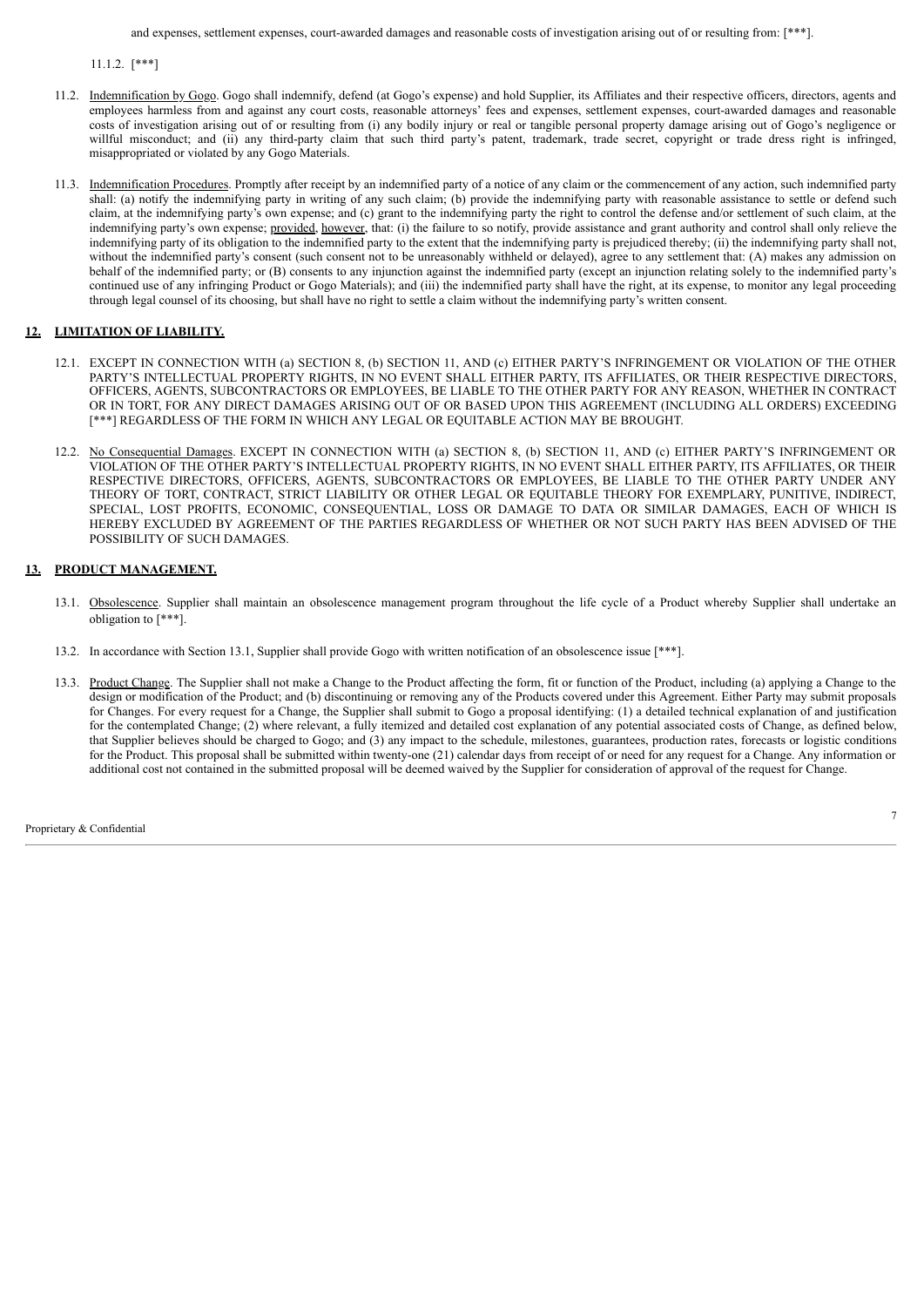- 13.4. Gogo commits to review any proposals for Change issued by the Supplier. Gogo shall reserve the discretionary right to refuse a request for Change submitted by the Supplier, with such rejection being reasonably justified in writing by Gogo. In the event that Gogo rejects the proposed Change, which cannot be circumvented by the Supplier, then Gogo shall have the option to make a last time buy of the Product.
- 13.5. For all Costs of Change associated with all reasons other than a change in Regulation: (a) the Supplier shall bear the Costs of Change deriving from all minor Changes implemented by the Supplier at any time during the Agreement, and (b) Cost of Change related to Commercial Off The Shelf ("COTS") based equipment which are requested by Gogo in the specification shall be mutually agreed by the Parties.

#### **14. PERFORMANCE REQUIREMENTS.**

- 14.1. Change in Supplier's Manufacturing Locations. In the event that Supplier intends to close or change the manufacturing locations of any Product delivered under this Agreement, Supplier shall, at a minimum, give Gogo [\*\*\*] advance notice in writing of its intent to close or change the current manufacturing locations. Upon receipt of written notification from Supplier, Gogo may request at its option, and Supplier shall provide, adequate assurances, including a comprehensive plan, detailing how Supplier intends to meet its performance obligations and delivery of conforming Product as required under this Agreement. In the event that Supplier fails to provide such written notification and adequate assurance that Supplier does not intend to breach its obligations, Gogo at its option may terminate this Agreement in whole or in part without obligation or liability of any kind whatsoever to Supplier and without waiving any other rights or remedies under this Agreement, at law or in equity. Gogo shall be entitled to recover all costs it reasonably incurs as a result of Supplier's breach of its obligations hereunder.
- 14.2. Personnel. While at a Gogo facility, Supplier's personnel, and subcontractors shall comply with reasonable requests and standard procedures and policies of Gogo. Supplier's personnel and subcontractors will conduct themselves in a businesslike manner. If Gogo determines in good faith that a particular Supplier employee or agent is not conducting him or herself in accordance with this Agreement, then Gogo may provide Supplier with notice thereof and Supplier shall remove and replace such individual. Gogo reserves the right to deny access to its premises to any such individual.

#### 14.3. Proprietary Rights.

- 14.3.1. With respect to any Intellectual Property developed in connection with this Agreement, the provisions of Section 2.9 of the MSA will be apply, *mutatis mutandis*, and are incorporated herein by this reference.
- 14.3.2. Prohibited Acts. Each Party shall not:
	- a) take any action that may interfere with the other Party's Intellectual Property rights, including such other Party's ownership or exercise thereof;
	- b) challenge any right, title or interest of the other Party in such other Party's Intellectual Property rights;
	- c) make any claim or take any action adverse to such other Party's ownership of its Intellectual Property rights;
	- d) register or apply for registrations, anywhere in the world, the other Party's Trademarks or any other Trademark that is similar to such other Party's Trademark[s] or that incorporates such Trademarks in whole or in confusingly similar part;
	- e) use any mark, anywhere, that is confusingly similar to the other Party's Trademarks;
	- f) misappropriate any of the other Party's Trademarks for use as a domain name without such other Party's prior written consent; or
	- g) alter, obscure or remove any of the other Party's Trademarks or trademark or copyright notices or any other proprietary rights notices placed on the products purchased under this Agreement (including Products), marketing materials or other materials.
- 14.4. Quality Assurance. Supplier will comply with Rev. P of Gogo's Quality Management Document Number [\*\*\*], which is herein incorporated into this Agreement by reference and which the Supplier acknowledges having received and understood. Exhibit E hereto sets forth exceptions and responses to Rev. P of Gogo's Quality Management Document Number [\*\*\*] as agreed to by the Parties.
- 14.5. Export Control Compliance. Prior to the first shipment to Gogo of each unique part number of any of the Products, and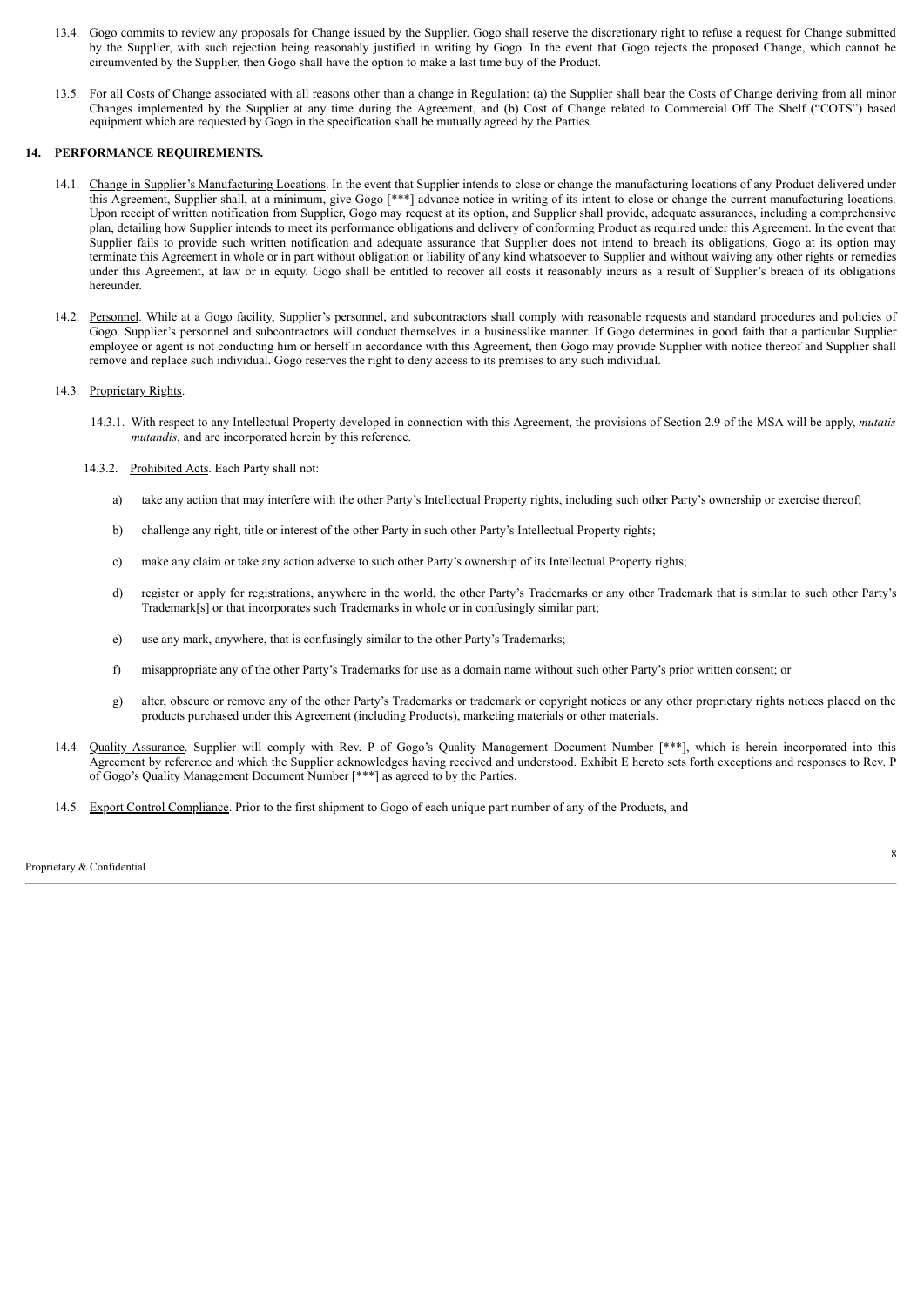prior to the first shipment following a change to the export classification of any Products, Supplier shall provide to Gogo written certification for each such part number of the following: for each Product supplied from the United States, its EAR Export Control Classification Number ("ECCN"); and (b) for each Product supplied outside of the United States, its Harmonized Tariff Schedule ("HTS") number.

- 14.6. Documentation. Supplier shall provide to Gogo all technical manuals applicable to the Products as outlined in Exhibit A and Exhibit C.
- 14.7. Configuration Management. Supplier shall:
	- a) make provisions for the identification, control, monitoring and reporting of the Configuration Management ("CM") activities using the configuration management system referenced in Section 15.2 of the SOW;
	- b) ensure that the Design Data under Supplier's Design Authority is created, submitted and can be readily integrated or incorporated into the Gogo Configuration Management Database ("CMDB");
	- c) be given restricted access, when required or where applicable, to the Gogo CMDB;
	- d) assure that any Supplier employees receiving access to the CMDB shall be notified of the confidentiality obligations of Section 8 of this Agreement; and
	- e) notify Gogo within [\*\*\*] following employment termination of employees who have access to the Gogo CMDB.
- 14.8. Hazardous and Conflict Minerals. Upon Gogo's request, Supplier shall provide to Gogo written certifications of Supplier's compliance with Section 1502 of the Dodd-Frank Wall Street Reform and Consumer Protection Act (the "Dodd-Frank Act**"**) and Rule 13p-1 and Form SD under the Securities Exchange Act of 1934.

For each shipment of Products, Supplier shall provide Gogo, in writing, sufficient advance warning and notice (in addition to including appropriate labels on Products, containers and packing) of any hazardous or restricted material that is an ingredient or a part of the shipment, together with such special handling instructions as may be necessary to advise logistics providers, handlers of the Products and personnel of how to exercise that measure of care and precaution that will comply with any applicable Laws and prevent bodily injury or property damage in the handling, transportation, processing, use or disposal of the Products, containers and packing.

- 14.9. Mean Time Between Failures ("MTBF") Guarantee. In addition to the warranties and obligations contained herein, Supplier warrants that the Products shall meet the MTBF guarantees as specified in the Agreement.
	- a) MTBF Analysis & Reporting. The Parties agree as follows: (i) Gogo may, at its discretion, provide periodic reports of Supplier's MTBF performance with respect to the Products; and (ii) Supplier's shall provide Gogo with access and available data required to analyze MTBF of Products for the returned/repaired Products including but not limited to:
		- i. Analysis of MTBF; and
		- ii. Analysis reports including but not limited to summary of warranty returns, confirmation of fault or no fault found, root cause analysis and corrective actions.

Supplier shall, on the [\*\*\*], provide Gogo with an electronic copy report detailing the required information as specified above, throughout the applicable Warranty Period.

- b) MTBF Remedies. In the event the Products (hardware and software) do not meet the MTBF Guarantee as specified under the terms of this Agreement, Supplier shall provide: (i) within [\*\*\*] following Gogo notice, mutually agreed to quantity spares to meet the availability criteria to Gogo on a loan basis until the MTBF Guarantee Values are met; (ii) Immediate technical support for investigation via telephone and email; (iii) Supplier will work with Gogo to achieve a recovery plan. Supplier agrees to extend the Warranty Period for all effected components until such time as the quality or workmanship are corrected to Gogo's satisfaction, which shall be reviewed in a timely manner and not be unreasonably withheld. If the MTBF problem continues to persist beyond a period of [\*\*\*] and in the event that Gogo receives a reimbursement claim for labor associated with the removal of the Defective Product, then the Supplier will reimburse Gogo amount of such claim.
- c) Measured MTBF = Cumulative Flight Hours x Product Quantity / Number of Verified Failures. MTBF will be measured at the [\*\*\*]. MTBF measurements will begin [\*\*\*]. A "Verified Failure" means a failure corrected by (i) pulling and replacing a Product which has been verified as a failure by Supplier or (ii) download of a critical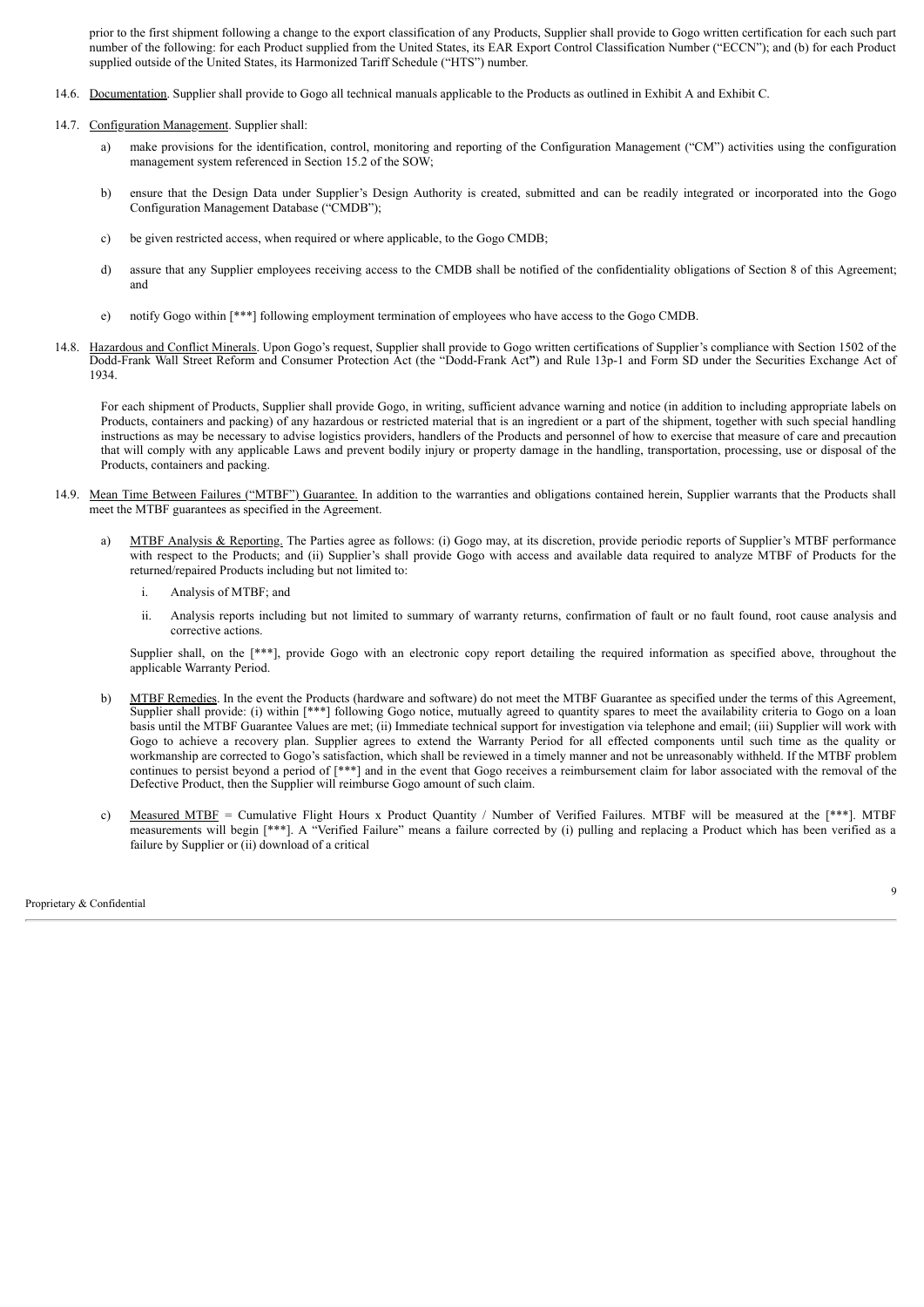software patch or release to restore functionality. For avoidance of doubt, no fault found Products and Product upgrades are not considered a "Verified Failure".

#### **15. REPRESENTATIONS AND WARRANTIES.**

Supplier represents and warrants to Gogo that as of the date of this Agreement and at all times after the Effective Date of this Agreement that:

- 15.1. Supplier is duly organized and validly existing and has the power and authority to execute and deliver, and to perform its obligations under, this Agreement;
- 15.2. Supplier's performance under this Agreement does not and shall not violate any law, rule, or regulation;
- 15.3. All Services will be performed in a good and workmanlike manner in accordance with applicable industry standards and practices and the Products will comply with the Specifications for such Services and Products set forth in Exhibit A;
- 15.4. Supplier possesses the necessary equipment, personnel, and other expertise necessary to provide the Services and Products as set forth herein; and
- 15.5. The Product delivered to Gogo under this Agreement will be free from any viruses, disabling programming codes, instructions, or other such items that may interfere with or adversely affect Gogo's permitted use of the Product.

#### **16. GENERAL.**

- 16.1. Language and Measurements. The Parties hereto have agreed that this Agreement be drafted in English only. All contractual documents and all correspondence, invoices, notices and other documents shall be submitted in English. Any necessary conversations shall be held in English. Gogo shall determine whether measurements will be in the English or Metric system or a combination of the two systems. Supplier shall not convert measurements, which Gogo has stated in an English measurement system into the Metric system in documents furnished to Gogo.
- 16.2. Assignment. Neither Party may assign or transfer its rights or obligations in this agreement (by operation of law or otherwise), in whole or in part, to any person or entity without the prior written consent of the other Party, which consent shall not be unreasonably withheld; provided, however, that a Party may assign such rights or obligations upon written notice to the non-assigning Party to (a) a successor or surviving corporation resulting from a merger, consolidation, sale of assets or stock or other corporate reorganization, or (b) its parent or Affiliate, in each of (a) and (b) upon conditions that the assignee will assume all of the Party's obligations hereunder, is fully capable of fulfilling the assignor's obligations under this Agreement, and does not engage in a business that is competitive with the business of the non-assigning Party. Any attempt to assign or delegate in violation of this clause will be void.
- 16.3. Force Majeure. Either Party hereto shall be excused for delays or interruptions in the performance of its obligations under this Agreement or applicable SOW to the extent such delays or interruptions are otherwise not foreseeable and beyond the reasonable control of such Party, including but not limited to delays or interruptions due to war (whether or not actually declared), sabotage, insurrection, rebellion, riot or other act of civil disobedience, act of a public enemy, failure of or delay in transportation, any governmental act, judicial action, priorities given U.S. Government procurements, labor dispute, shortage of labor, fuel, raw material or machinery, fire, accident, explosion, epidemic, pandemic, quarantine, storm, flood, earthquake, or other Acts of God ("Force Majeure"). The Parties specifically agree that rain, snow or other ordinary weather conditions (excluding tornadoes, hurricanes, and other major storms) do not constitute Force Majeure conditions. If any such Force Majeure occurs, the Party affected by such Force Majeure shall promptly notify the other Party in writing and use its best efforts to abate the effect of such Force Majeure and restore compliance with the terms of an Agreement as soon as possible.
- 16.4. Severability. If any one or more of the provisions contained in this Agreement shall for any reason be held to be invalid, illegal, or unenforceable in any respect, the remaining provisions of this Agreement shall be enforceable to the maximum extent possible.
- 16.5. Notices. Each Party must provide notices or other communications to the other Party in writing by: (a) certified mail, hand delivery or delivery by a courier service to the address below set forth (or such other address as may have been furnished by or on behalf of such Party by like notice), (b) facsimile with receipt of a "transmission ok" acknowledgement, or (c) e-mail. Communications sent by facsimile or e-mail shall be deemed effectively served upon dispatch, if receipt is confirmed electronically. Communications sent by certified mail or courier service shall be deemed effectively served [\*\*\*] after deposit. All other general correspondence may be communicated by electronic means (e-mail).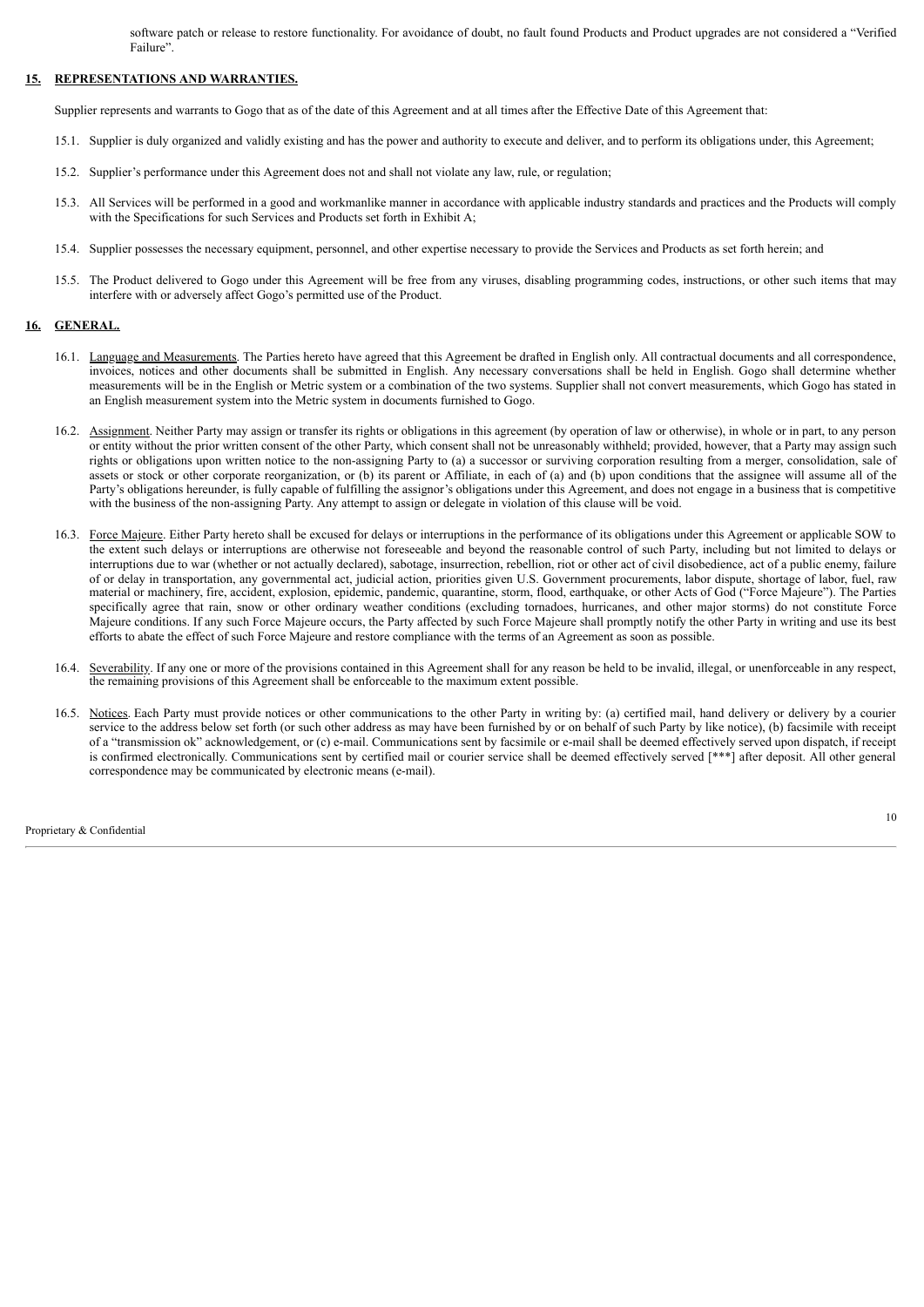Gogo Business Aviation LLC **Hughes Network Systems, LLC** 105 Edgeview Drive Broomfield, CO 80021 Attn: General Counsel, legalnotices@gogoair.com

**Gogo Supplier**

11717 Exploration Lane Germantown, MD 20876 Attn: General Counsel, legalnotices@hughes.com

- 16.6. Waiver. No waiver by either Party of a breach of any term, provision or condition of this Agreement by the other Party shall constitute a waiver of any succeeding breach of the same or any other provision hereof. No such waiver shall be valid unless executed in writing by the Party making the waiver.
- 16.7. Counterparts. This Agreement may be executed in counterparts, each of which shall be deemed an original, and all of which together shall constitute one instrument.
- 16.8. Headings. The section and subsection headings used in this Agreement are intended for reference purposes only and shall not affect the interpretation or construction of any provision of this Agreement.
- 16.9. Construction. Each Party acknowledges that this Agreement was drafted jointly by the Parties, and it shall be construed neither against nor in favor of either Party. The term "including" or "include", as used in this Agreement, shall mean "including, but not limited to".
- 16.10. Third Party Beneficiaries. Nothing contained in this Agreement is intended to confer nor shall confer upon any person (other than the Parties hereto and their permitted assigns) any rights, benefits or remedies of any kind or character whatsoever, and no such person shall be deemed a third party beneficiary under or by reason of this Agreement.
- 16.11. Accrued Rights. The termination or expiration of this Agreement shall not affect or prejudice either Party's accrued rights hereunder.
- 16.12. Governing Law, Venue and Language. THIS AGREEMENT SHALL BE GOVERNED BY AND CONSTRUED IN ACCORDANCE WITH THE LAWS OF THE STATE OF COLORADO, WITHOUT REGARD TO PRINCIPLES OF CONFLICTS OF LAW. THE UNITED NATIONS CONVENTION ON CONTRACTS FOR THE INTERNATIONAL SALE OF GOODS SHALL NOT APPLY TO THIS AGREEMENT. VENUE FOR ANY LEGAL ACTION ARISING OUT OF OR RELATING TO THIS AGREEMENT SHALL BE EXCLUSIVELY THE STATE OR FEDERAL COURTS LOCATED IN DENVER, COLORADO. THE PARTIES HEREBY CONSENT TO THE JURISDICTION OF SUCH COURTS. NOTHING IN THIS AGREEMENT AFFECTS ANY STATUTORY RIGHTS OF CONSUMERS THAT CANNOT BE WAIVED OR LIMITED BY CONTRACT. THE PARTIES WAIVE JURY TRIAL WITH RESPECT TO ANY DISPUTE UNDER THIS AGREEMENT.
- 16.13. Dispute Resolution. Prior to either Party initiating a formal dispute resolution procedure with respect to any dispute, that Party shall attempt to resolve such dispute informally, as follows: (a) the Parties' respective project managers for the applicable Exhibits shall attempt in good faith to resolve all disputes. If the Project Managers are unable to resolve a dispute in an amount of time that both Parties deem reasonable under the circumstances, then upon written notice to the other Party, either Party may refer the dispute to the applicable senior corporate executives for resolution pursuant to Section 16.13(b); (b) within [\*\*\*] after receipt of a written notice under Section 16.13(a), the designated senior corporate executives shall discuss the problem and negotiate in good faith in an effort to resolve the dispute without the necessity of any formal dispute resolution proceeding. All negotiations shall be strictly confidential and used solely for the purposes of settlement. Any materials prepared by one Party for these proceedings shall not be used as evidence by the other Party in any subsequent litigation, provided, however, the underlying facts supporting such materials may be subject to discovery. Notwithstanding the foregoing, each Party shall be entitled to injunctive relief from a court of competent jurisdiction without the need to post any bond or demonstrate actual damages in the event of a breach or anticipatory breach by the other Party that would cause irreparable injury and damage.
- 16.14. Jury Trial Wavier. Each Party waives any right to a jury trial in any proceeding arising out of or related to this Agreement.
- 16.15. Retention of Records. For purchases supporting Gogo, Supplier's quality assurance, development and production records shall be maintained on file at Supplier's facility and available to the relevant Aviation Authority (or equivalent governmental agency in Supplier's country that has been granted jurisdiction by the FAA) and Gogo's Authorized Representatives. Supplier shall retain such records for a period of not less than the required retention of the Aviation Authority or ten (10) years from the date of final payment under the· applicable Order for all Products unless otherwise

Proprietary & Confidential